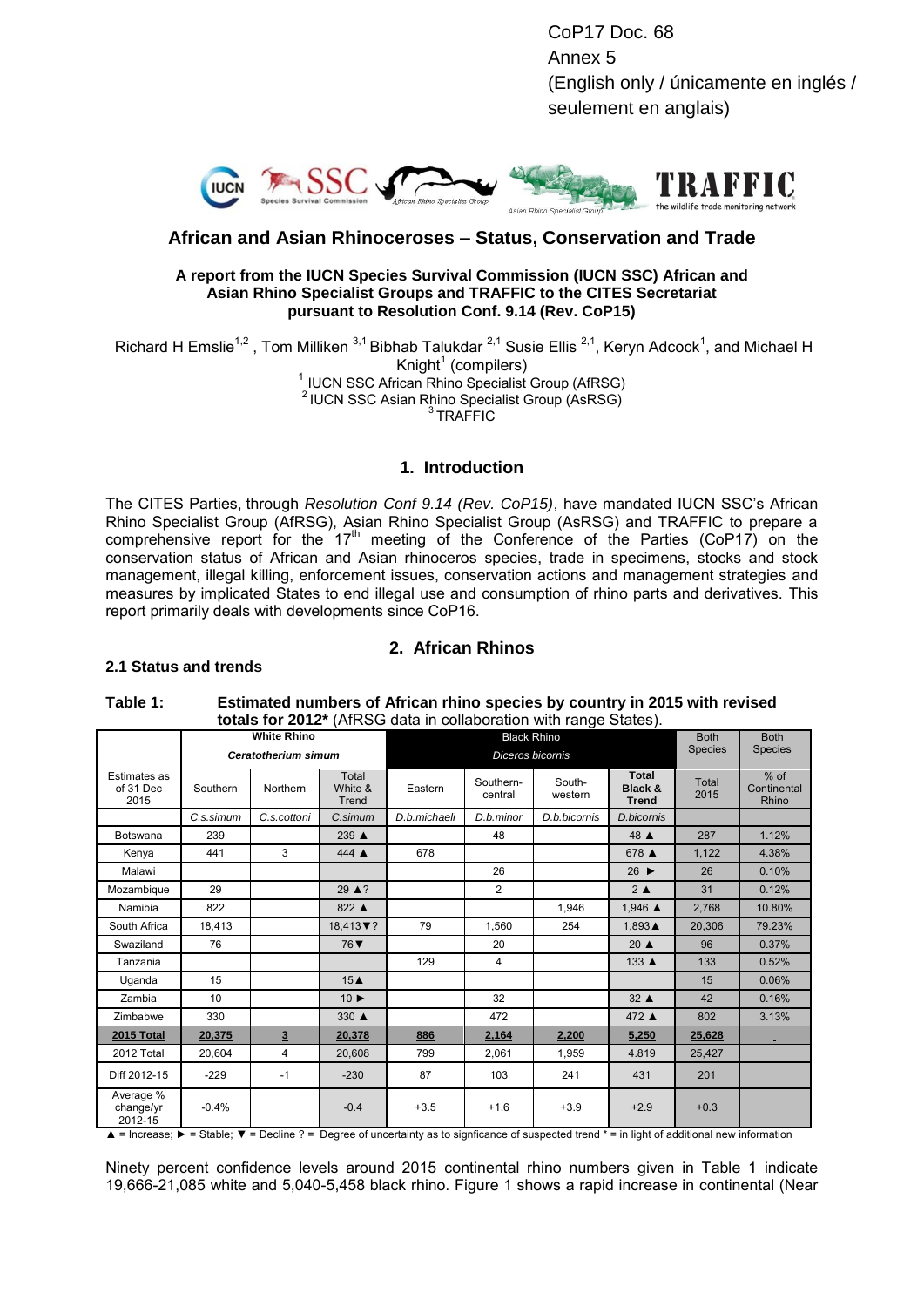Threatened) white rhino numbers from 1992 to 2010 (averaging +7.1% growth per year) followed by a levelling off coinciding with escalating poaching. The apparent decline in white rhino numbers from 2012 to 2015 of -0.4%/year was not statistically significant (Table 1). Critically Endangered Black rhino numbers dropped to a low of 2,408 in 1995, but following improved protection and biological management, numbers doubled by 2010 (averaging +3.8%/year growth over this 15-year period) (Figure 1); thereafter, growth in black rhino numbers slowed from 2012 to 2015 to +2.9%/year (Table 1). The majority of Africa's black and white rhinos (97.5%) continue to be conserved by four range States: South Africa, Namibia, Kenya and Zimbabwe.

### **2.2 Poaching and Illegal Killing**

 **Figure 1: Reported numbers of African rhino poached 2006-2015 (left) with trends in estimated numbers of both species since 1992 (right)** (AfRSG, TRAFFIC and CITES Rhino Working Group data in collaboration with range States)**.** 



**Table 2: Reported African rhino poaching mortalities 2006-2015** (AfRSG, TRAFFIC and CITES Rhino Working Group data in collaboration with range States).

| <b>Country</b>      | 2006                     | 2007                     | 2008           | 2009                     | 2010                     | 2011                     | 2012                     | 2013                     | 2014                     | 2015           | 2006-15<br><b>Total</b> |       | 2008-12 2013-15 |
|---------------------|--------------------------|--------------------------|----------------|--------------------------|--------------------------|--------------------------|--------------------------|--------------------------|--------------------------|----------------|-------------------------|-------|-----------------|
| <b>Botswana</b>     |                          | $\overline{\phantom{0}}$ | ۰              | $\overline{\phantom{0}}$ | $\overline{\phantom{0}}$ |                          | $\overline{2}$           | $\overline{2}$           | ۰                        |                | 4                       | 0.1%  | 0.1%            |
| <b>DR</b> Congo     | ۰                        | -                        | $\overline{2}$ | $\overline{2}$           |                          |                          |                          |                          |                          |                | 4                       | 0.2%  | 0.0%            |
| Kenya               | 3                        | 1                        | 6              | 21                       | 22                       | 27                       | 29                       | 59                       | 35                       | 11             | 214                     | 4.8%  | 2.8%            |
| <b>Malawi</b>       | ۰                        | ۰                        | ۰              | $\overline{\phantom{a}}$ | ۰                        | ٠                        | 2                        | 1                        | $\overline{2}$           | 1              | 6                       | 0.1%  | 0.1%            |
| <b>Mozambique</b>   | -                        | 9                        | 5              | 15                       | 16                       | 10                       | 16                       | 15                       | 19                       | 13             | 118                     | 2.9%  | 1.2%            |
| <b>Namibia</b>      |                          | $\overline{\phantom{0}}$ | -              | $\overline{2}$           | 2                        | 1                        | 1                        | 4                        | 30                       | 90             | 130                     | 0.3%  | 3.3%            |
| <b>South Africa</b> | 36                       | 13                       | 83             | 122                      | 333                      | 448                      | 668                      | 1,004                    | 1,215                    | 1,175          | 5.097                   | 76.2% | 89.6%           |
| <b>Swaziland</b>    | $\overline{\phantom{0}}$ | $\overline{\phantom{0}}$ | ۰              | $\overline{\phantom{0}}$ | ۰                        | 2                        | ۰                        | ٠                        |                          | ۰              | 3                       | 0.1%  | 0.0%            |
| <b>Tanzania</b>     | ۰                        | ۰                        | $\overline{2}$ | ۰                        | 1                        | $\overline{2}$           | $\overline{2}$           | ۰                        | 2                        | $\overline{2}$ | 11                      | 0.3%  | 0.1%            |
| <b>Uganda</b>       | ۰                        | ۰                        | ۰              | ۰                        | ٠                        |                          | $\overline{\phantom{a}}$ | -                        | -                        | -              | ٠                       | 0.0%  | 0.0%            |
| Zambia              | ۰                        | 1                        | -              | ۰                        | $\overline{\phantom{a}}$ | $\overline{\phantom{a}}$ | ۰                        | $\overline{\phantom{0}}$ | $\overline{\phantom{0}}$ | ۰              | 1                       | 0.0%  | 0.0%            |
| Zimbabwe            | 21                       | 38                       | 164            | 39                       | 52                       | 42                       | 31                       | 38                       | 20                       | 50             | 495                     | 15.1% | 2.9%            |
| <b>Total</b>        | 60                       | 62                       | 262            | 201                      | 426                      | 532                      | 751                      | 1,123                    | 1,324                    | 1,342          | 6,083                   | 2,172 | 3,789           |
| Poached/day         | 0.16                     | 0.17                     | 0.72           | 0.55                     | 1.17                     | 1.46                     | 2.05                     | 3.08                     | 3.63                     | 3.68           |                         |       |                 |

The number of rhinos reported poached in Africa has increased for the sixth year to 1,342 rhinos in 2015, the highest level since poaching began to escalate in 2008 (Table 2, Figure 1). These figures represent minimum numbers as some carcasses may have gone undetected. Poaching in 2015 represents 5.0% of African rhino numbers (5.3% for white rhino and 3.8% for black rhino). These levels are now approaching the average continental growth rates that white and black rhino achieved from 1995 through 2007 of 7.2% and 4.7%, respectively. Poaching of black rhino has more than doubled from 2013 through 2015 due to increased losses in Namibia, Zimbabwe and South Africa (Figure 1).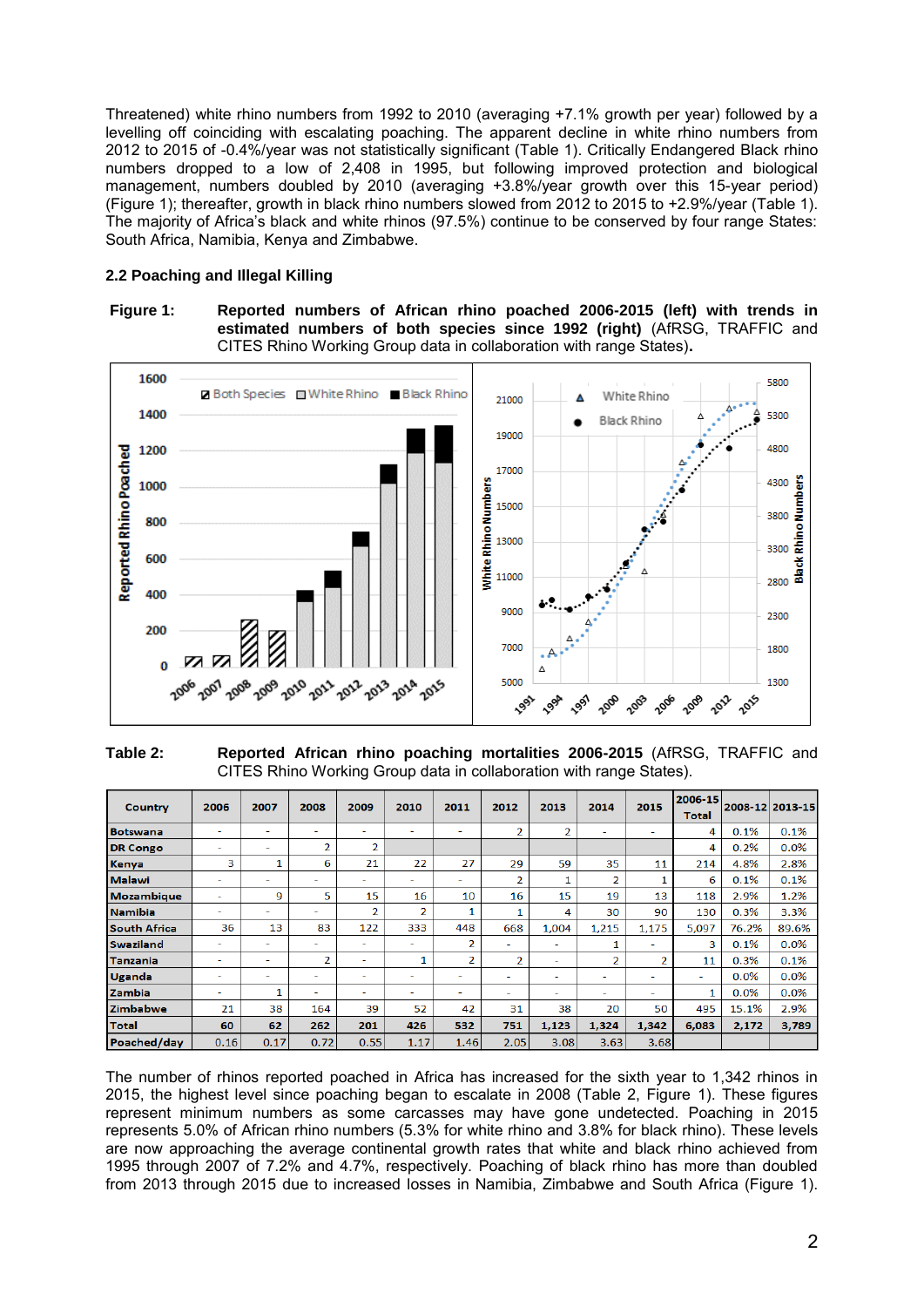For rhino numbers to grow, net population growth (natural births minus deaths) needs to exceed poaching levels. Thus, rhino populations cannot sustain poaching rates much above current levels. Good biological management of populations to maintain or increase rhino productivity is essential in the face of high poaching levels.

Whilst the *rate of increase* in total rhino poaching has recently slowed to nearly halt in 2015, the *number of losses* are at the highest level in nearly two decades (Figure 1; Table 2). Reported rhino poaching declined in Kenya over the last two years and, in 2015, in South Africa for the first time since 2008. South Africa currently conserves 79% of Africa's rhinos but has suffered 88% of the poaching since 2010 and data for the first four months of 2016 suggest the slight reduction in rhino poaching rate has continued. Poaching in Kruger National Park, with Africa's largest rhino population, has been severe. Ferreira *et al.* (2015) and AfRSG calculations for 2012-2015 conclude that both species in the Park are most likely declining. The geographical shift in poaching to Namibia over the last two years is worrying, as was the situation in Zimbabwe in 2015. The AfRSG hopes to provide a partial 2016 poaching update at CoP17.

# **2.3 Trade**

#### **Table 3: Estimated number of African rhino horns by source going into illegal trade, October 2012–December 2015** (TRAFFIC, AfRSG)

| Description of source or recovery of horns                                            | <b>Number</b><br>of horns | <b>Breakdown</b> |
|---------------------------------------------------------------------------------------|---------------------------|------------------|
| Source of African rhino horns for illegal markets                                     |                           |                  |
| Horns on all recorded poached rhinos                                                  | 7.875                     | 90.6%            |
| Horns stolen from natural mortalities (estimate)                                      | 149                       | 1.7%             |
| Thefts from government stockpiles                                                     | 148                       | 1.7%             |
| Other thefts in Africa (private stocks, museums etc.)                                 | 241                       | 2.8%             |
| Horns illegally sold from private stocks (estimate)                                   | 78                        | 0.9%             |
| White rhino horns obtained from legal trophy hunts (estimate)                         | 200                       | 2.3%             |
| <b>Source Total</b>                                                                   | 8,691                     | 100.0%           |
| Recovery of illegally obtained African rhino horns by government enforcement agencies |                           |                  |
| Confiscations/seizures in Africa                                                      | 387                       | 4.5%             |
| Recoveries in the field of horns from illegally killed rhino (estimate)               | 1,221                     | 14.1%            |
| Horns recovered in seizures outside of Africa                                         | 503                       | 5.8%             |
| Horns from Africa going into illegal trade                                            | 6.580                     | 75.7%            |

\*Percentage of horns leaving Africa but seized outside of Africa is 7.1%

A rapid increase in illegal acquisition of rhino horns has been documented since CoP14 (Milledge 2007; Milliken *et al*. 2009; Emslie *et al.* 2012), now reaching the highest levels in over two decades (Tables 3 & 4). The illegal sourcing of horns from poaching, natural mortality, stockpile thefts, pseudo-hunting and private sector sales suggests that an estimated 8,691 (2,674/yr) rhino horns were obtained from October 2012 through 2015 (Table 3). Of these, some 2,111 horns were either recovered in the field or interdicted in Africa or elsewhere, leaving an estimated 6,580 rhino horns moving into illegal trade. Most of these horns (~90%) originate in South Africa. Table 4 shows that the annual number of horns acquired for illegal trade purposes has more than doubled since CoP16. This represents an estimated 20 tonnes of rhino horn moving out of Africa for illegal trade, an increase over the estimated 12.6 tonnes that left Africa during the previous reporting period (Emslie *et al.* 2012).

### **Table 4 Approximate average number of horns annually sourced in Africa for illegal markets** (Milledge, 2007; Milliken *et al*., 2009; Emslie *et al.* 2012, this report).

| <b>Jan 00-Dec 05</b> | Jan 06-Sep 09 | Jan 09-Sep 12 | Oct 12-Dec 15 |
|----------------------|---------------|---------------|---------------|
| Pre-CoP14            | Pre-CoP15     | Pre-CoP16     | Pre-CoP17     |
| 106                  | 408           | 1.140         | 2.674         |

**Seizures** – Data from a total of 307 global rhino horn seizures (1,413 horn or horn pieces, 3,046 kg) from 2010 through 2015 are summarised in Figure 2 below. These data were mostly obtained through open-source records, under represent Africa and have not been adjusted for bias in terms of seizure and reporting rates. While total weight of global seizures has increased since CoP16, available data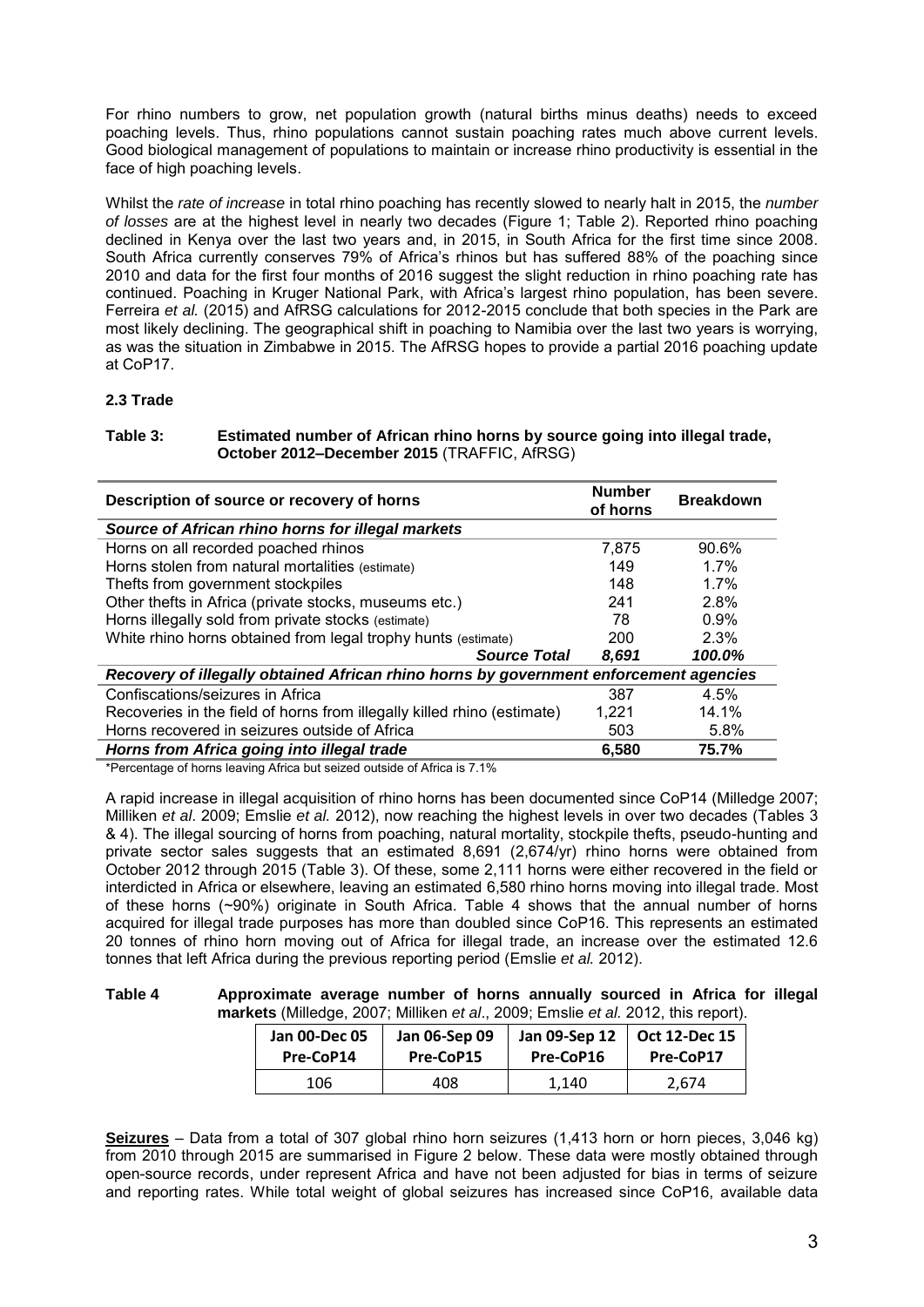indicate fewer seizures were made in Africa than in transit or destination countries in Asia and elsewhere. Whether this reflects a drop in law enforcement effectiveness or poorer reporting of seizures needs to ascertained; this latter issue would benefit from a more formal reporting mechanism under CITES beyond what is called for in Decision 16.84

#### **Figure 2: Estimated weight and number of horns/horn pieces of global seizures (left) and place of seizure for African horns (right), 2010–2015** (TRAFFIC rhino horn seizures [RHS] database)



**Table 5: Global rhino horn trade flows evident in rhino horn seizure data, 2010–2015**  (TRAFFIC rhino horn seizures [RHS] database)

|                                |                                                                     | <b>Total 2010-2015</b>                 |                                                    |                              | <b>Total 2010-2015</b>                                            |                                      |                                             |  |  |
|--------------------------------|---------------------------------------------------------------------|----------------------------------------|----------------------------------------------------|------------------------------|-------------------------------------------------------------------|--------------------------------------|---------------------------------------------|--|--|
| Country/<br><b>Territory</b>   | No. of<br><b>Seizures</b><br>Made by $/$<br><b>Implicated</b><br>in | Weight<br>$(kg)$ of<br><b>Seizures</b> | No. of<br><b>Horns</b> or<br>Horn<br><b>Pieces</b> | Country/<br><b>Territory</b> | No. of<br><b>Seizures</b><br>Made by /<br><b>Implicated</b><br>in | Weight<br>(kg) of<br><b>Seizures</b> | No. of<br>Horns or<br>Horn<br><b>Pieces</b> |  |  |
| <b>South Africa</b>            | 89/17                                                               | 1,109.01                               | 491                                                | <b>Singapore</b>             | 2/1                                                               | 65.98                                | 32                                          |  |  |
| Viet Nam                       | 27/48                                                               | 1,069.46                               | 458                                                | Malawi                       | 0/1                                                               | 53.30                                | 11                                          |  |  |
| China                          | 80/20                                                               | 859.74                                 | 413                                                | <b>Tanzania</b>              | 1/0                                                               | 53.30                                | 11                                          |  |  |
| Mozambique                     | 17/15                                                               | 797.78                                 | 307                                                | France                       | 1/7                                                               | 53.22                                | 41                                          |  |  |
| <b>Hong Kong</b><br><b>SAR</b> | 11/3                                                                | 184.99                                 | 83                                                 | Zimbabwe                     | 6/0                                                               | 47.76                                | 18                                          |  |  |
| <b>Thailand</b>                | 9/2                                                                 | 147.86                                 | 84                                                 | <b>Namibia</b>               | 2/1                                                               | 47.41                                | 18                                          |  |  |
| Kenya                          | 6/4                                                                 | 121.74                                 | 46                                                 | Cambodia                     | 3/1                                                               | 43.02                                | 15                                          |  |  |
| Czech<br><b>Republic</b>       | 5/1                                                                 | 119.43                                 | 43                                                 | U.K.                         | 2/1                                                               | 37.31                                | 14                                          |  |  |
| <b>U.S.A.</b>                  | 1/2                                                                 | 107.78                                 | 40                                                 | <b>Botswana</b>              | 1/1                                                               | 23.06                                | 6                                           |  |  |
| Malaysia                       | 1/3                                                                 | 76.16                                  | 36                                                 | India                        | 28/0                                                              | 22.77                                | 31                                          |  |  |
| <b>Nigeria</b>                 | 0/4                                                                 | 71.03                                  | 28                                                 | Others*                      | 13/22                                                             | 211.64                               | 104                                         |  |  |
| Uganda                         | 2/2                                                                 | 69.48                                  | 46                                                 | <b>Total</b>                 | 307 / 156                                                         | 5,393.23                             | 2,376                                       |  |  |

\*23 other countries: Belgium, Central African Republic, Côte d'Ivoire, Democratic Republic of the Congo, Denmark, Egypt, Ethiopia, Germany, Guinea, Ireland, Japan, Lao PDR, Myanmar, Nepal, Netherlands, Philippines, Portugal, Qatar, Slovakia, Taiwan (province of China), Togo, United Arab Emirates, Zambia

**Priority Trade Flows** - Countries most heavily involved in rhino horn trade transactions are identified through an analysis of rhino horn seizure data (Table 5), with seizure data which a country made itself (*Made by*) being combined with that from seizures which took place elsewhere but implicate that same country in terms of origin, export, transit or destination (*Implicated in*). The weights and number of pieces/horns represent the total trade flow for each country. Four countries -- South Africa, Vietnam, China and Mozambique -- accounted for some 70% of the total over the six-year period and become priorities of concern.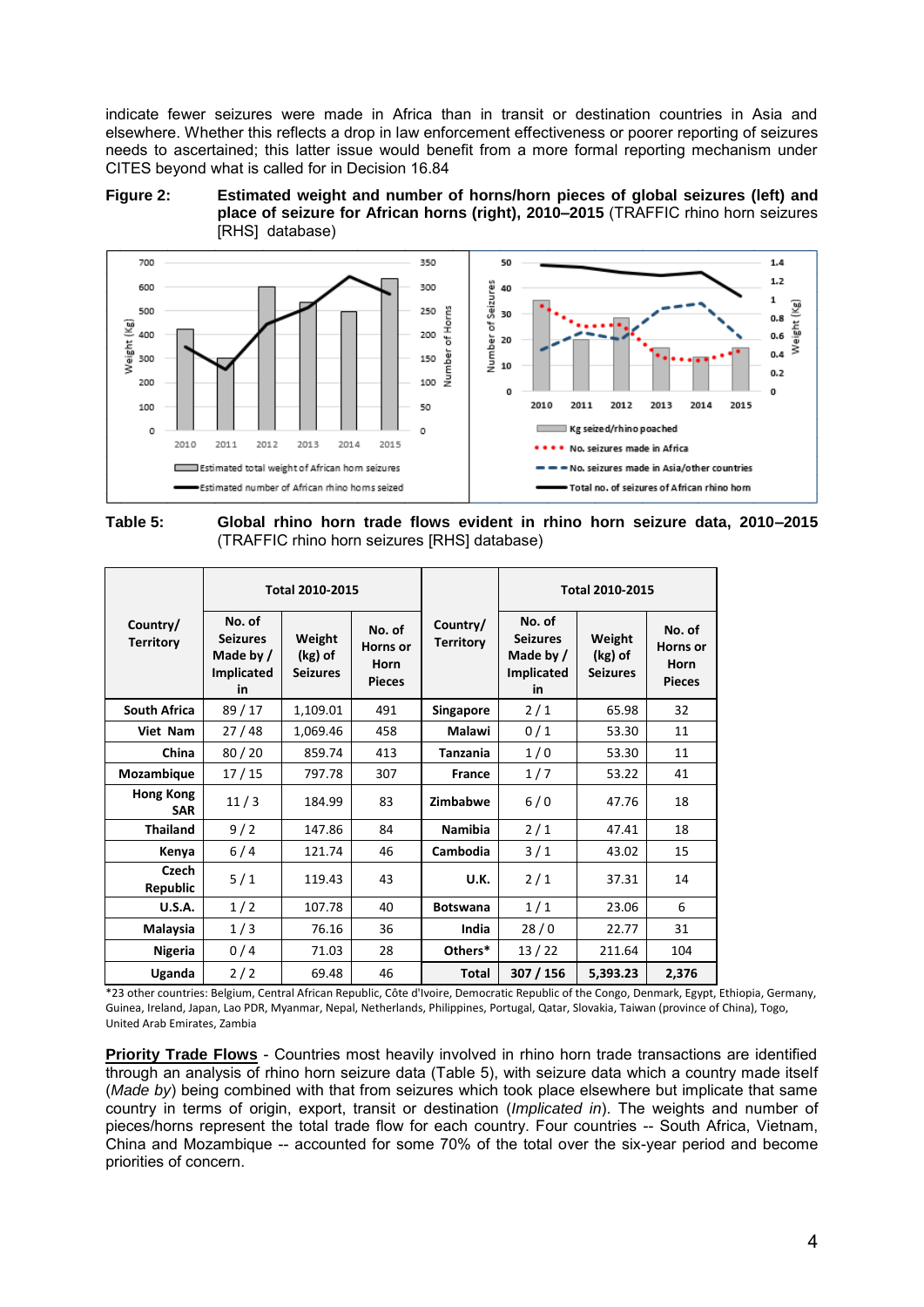**Assessment of Priority Countries** – Although South Africa ranks first in Table 5, only 21% of the horns/horn pieces were identified as originating there, indicating that the origin of large quantities of horn is lost as it moves into illegal trade. (Increased forensic testing could increase sourcing knowledge if such information were to become publicly available). Mozambique, fourth globally, is second most prominent in Africa, accounting for 13% of seizures by horns/horn pieces and 15% by horn weight. Law enforcement has historically been very poor in Mozambique, but more than half of the rhino horn seizures made there occurred in 2015 indicating some recent improvement. Rhino horns are frequently leaving Mozambique, most typically through international airports in Maputo, Nampula and Pemba (TRAFFIC RHS database). In South Africa and Mozambique, Asian criminal networks are heavily involved, with at least 59 nationals of Asian countries arrested since 2010, including 35 Vietnamese, 21 Chinese, two Thais and one Malaysian. The largest documented rhino horn seizure concerns 65 horns/124 kg seized in May 2015 (with 1,160 kg of ivory) from two Chinese citizens in Mozambique; between 12 and 28 of these horns were reportedly stolen from police custody, whilst the rest were incinerated by the government in a contentious public event (TRAFFIC, 2015). The two arrested suspects are no longer in custody, but whether they, or the police officers arrested for the related theft, were ever prosecuted remains unclear. At the time, Mozambique law treated rhino horn trafficking as a misdemeanour, not a criminal offense, prescribing only monetary fines, with no option of imprisonment. The lack of effective legal sanctions for wildlife trade crime and the shared border with Kruger National Park has made Mozambique a leading centre of rhino horn trafficking. Kenya, Namibia, Nigeria, Uganda and Zimbabwe have made, or been implicated in, numerous rhino horn seizures over this period, whilst eight other countries have also been implicated (Table 5). None of the West or Central African countries involved in trafficking are rhino range States, so trade routes to and from these countries remain largely undocumented but possibly link to immigrant communities resident in South Africa. At least ten seizure cases have been in conjunction with large ivory shipments from Kenya, Uganda, Nigeria and Togo. Four seizures made in Botswana, Kenya and Namibia since 2011 resulted in the arrest of one Vietnamese and seven Chinese citizens.

In Asia, Viet Nam continues to be the leading country of import, accounting for some 20% of the rhino horns by weight or number (Table 5). Two-thirds of the seizures made by Viet Nam involved African rhino horns arriving at international airports in Ha Noi and Ho Chi Minh City. In 2015, 44 rhino horns (with >500 kg of ivory) were also seized at Da Nang from a shipping container, whilst three other horns were seized crossing the land border with Cambodia. At least 19 related arrests were made, most involving Vietnamese nationals coming from Africa. Another one-third of Viet Nam's seizures occurred within the country and led to at least 12 arrests. In most cases sentencing is unknown. China ranks second to Viet Nam as a destination, and together with Hong Kong SAR (a Special Administrative Region in China), nearly equals Viet Nam in terms of weight of the horns seized (nearly 19%), but actually surpasses Viet Nam in terms of the number of cases and rhino horns/horn pieces seized (more than 20%) (Table 5). To some degree Viet Nam functions as a supplier of rhino horn to China, with at least nine seizure cases made in China since 2010 noting Viet Nam as the source, while market surveys have shown Chinese citizens as major buyers of rhino products in Vietnamese markets (Liu, 2015). Most seizures in other Asian countries involve rhino horns in transit to Viet Nam and China. Likewise, in Europe (including Belgium, Czech Republic, France, Germany, the Netherlands, Slovakia and United Kingdom) and the United States, most rhino trade crime involves Vietnamese or Chinese nationals, indicating the global reach and linkages of criminal networks (TRAFFIC RHS database).

Available seizure data are a strong indication that China is making greater law enforcement effort than Viet Nam (Table 5). Since 2013, Viet Nam has been implicated in more than twice as many rhino horn seizure cases than it is making itself, suggesting that national-level law enforcement strategies are not commensurate with the scale of the problem. Viet Nam's revised penal code was to come into effect on 01 July 2016, but has been postponed. As written, the new code mandates fines between US\$22,500- 90,000 or a prison term of one to five years for minor offenses and from 10-15 years imprisonment for major offenses, but these penalties do not apply to individuals found "*illegally storing, transporting,* [or] *trading*" less than 50 grams of rhino horn (or 2 kg of ivory) (Penal Code No. 100/2015/QH13); such infractions would be subject to lesser punitive measures in accordance with other existing regulations but these have done little to reduce wildlife crime in Viet Nam to date. By way of contrast, Chinese law is already well developed and penalties for minor offenses include up to five years imprisonment and a fine, whilst major offenses can result in a life sentence and property confiscation (Articles 151 and 341 of the Criminal Law of the People's Republic of China). There have been a number of successful prosecutions for rhino crimes in China with significant sentences (TRAFFIC (2015).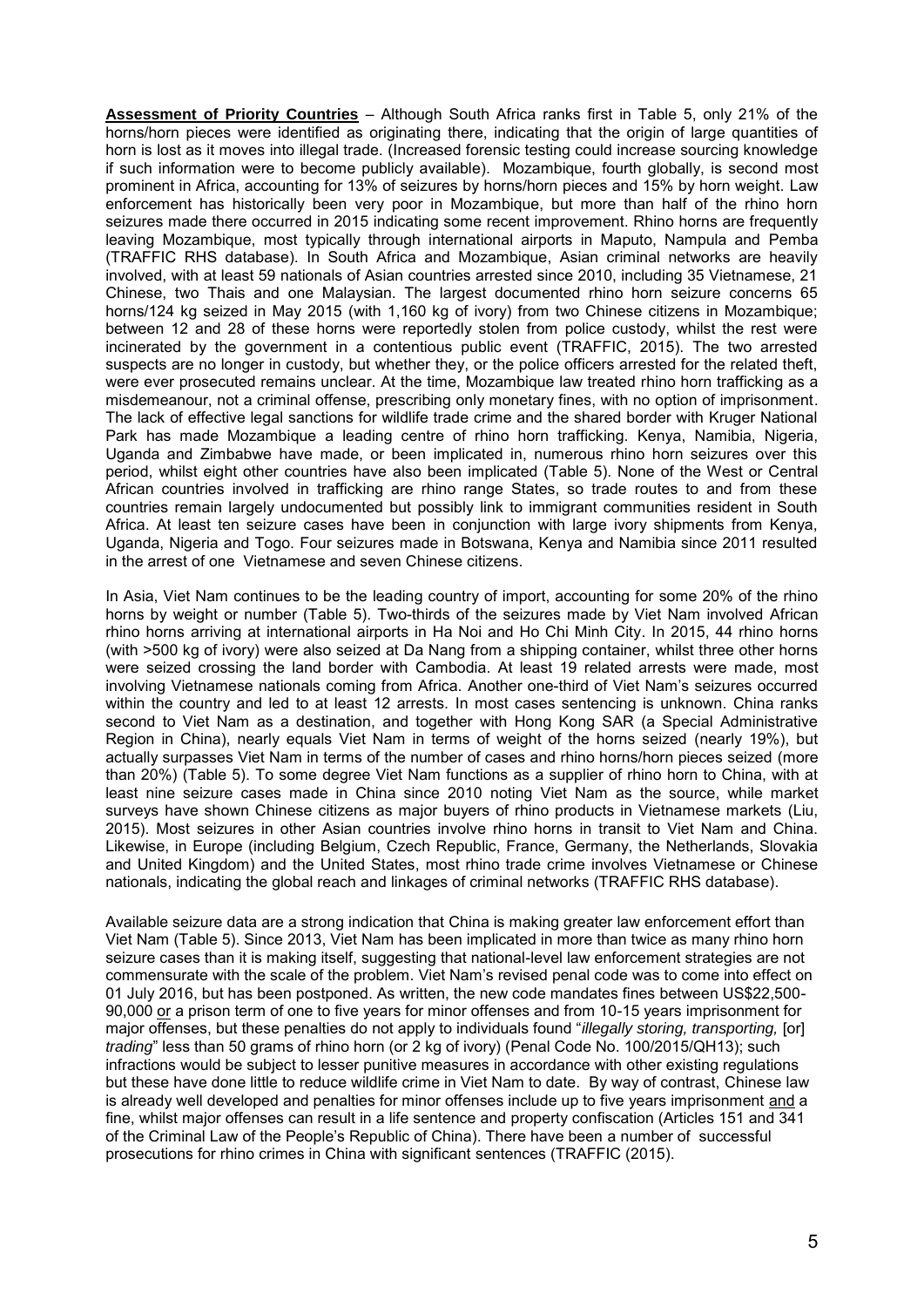Corruption remains a serious issue all along the trade chain with at least three of the South African seizure cases in 2015 resulting in the arrest of five police officers. One case involved a Jozini Crime Intelligence Warrant Officer whose trial and subsequent acquittal in the courts provoked allegations of systemic corruption with a media statement from the KwaZulu-Natal South African Police charging that "poaching syndicates appear to have infiltrated the country's judicial system,' and 'speaks of endemic *corruption"* (Joseph 2016). In Mozambique, in January 2014, seven high-ranking police officers and officials in Massingir, which abuts Kruger and Limpopo National Parks, were arrested for armed robbery and trafficking in rhino horn, but all were subsequently released on bail (Mabunda 2014). Further, a Vietnamese national initially arrested at Maputo's international airport going to Kenya with seven rhino horns in May 2012, was then detected one week later at Bangkok's international airport in transit from Kenya to Ha Noi with seven rhino horns. In October 2013, a Vietnamese national arrested at Nairobi's international airport with five rhino horns from Mozambique was convicted, fined KSH20,000 (US\$235) and then released (P. Kahumbu *in litt.* 08 January 2014). Interviews with arrested rhino horn smugglers in Viet Nam have raised allegations that Customs authorities, on occasion, seize rhino horns but then work to release suspects on lesser charges, but keep the horns; one person claimed "*I was released so quickly with a small fine and I even got my passport back immediately*" (Anon. 2014).

Rhino horn as a medical ingredient has been banned in China for more than two decades. In 1993, the pharmaceutical standard permitting rhino horn usage as a traditional medicinal ingredient was abolished. Since 2003, rhino horn carvings that predated 1949 and antique horn carvings imported from abroad were allowed to be traded (Kennaugh 2016), with most such products sold through fine art auctions in China. The State Forestry Administration (SFA) moved to curb this trade in 2011 by issuing a 'letter of concern' to the China Association of Auctioneers, noting the *Wildlife Protection Act*, the 1993 ban on rhino horn and the fact that contraband substances need formal government approval before offer for sale. Recent attitudinal surveys suggest some degree of rhino horn consumption, especially in southern and northeastern parts of the country. A stratified study in five cities (Beijing, Shanghai, Guangzhou, Kunming and Harbin) with 2,121 respondents to a questionnaire was conducted in May-June 2014, using a stated preference technique in direct interview situations (Kennaugh 2016). The survey indicated two distinct markets for rhino horn in China, one for medicine and one for luxury products, with users behaving differently in each market. A relatively large number of respondents claimed they "*knew someone who had bought rhino horn*", especially in Harbin and Kunming, where many more respondents indicated that rhino horn as medicine had been purchased than as luxury carvings (Kennaugh 2016). The main reason given for buying rhino horn as a luxury good was "*to give it as a gift*" because it was "*rare*", "*unique*", and ownership conferred "*prestige*"; price increases for rhino horn as medicine served to deter potential buyers, but for luxury product buyers, once price reached a certain threshold, further increases failed to dissuade most potential buyers (Kennaugh 2016). Further, the study found that about a quarter of all respondents claimed to not know that the purchase of rhino horn constituted illegal trade.

Unpublished research conducted in China in 2013 for TRAFFIC, which targeted 1,800 consumers across middle- and higher-income groups in Beijing, Shanghai, Guangzhou and Chengdu, found that 11% of the respondents, who represented either lapsed wildlife buyers or potential new buyers of wildlife products, reported interest in acquiring rhino horn carvings for 'investment' purposes. This preliminary finding requires further study, but a number of recent studies have suggested the potential use of ivory for speculative investment purposes in end-use markets, including on a commercial (not just individual) scale (Gao & Clark 2014; CITES 2015; Stiles 2015; UNODC 2016). Rhino horn, a highvalue storable good, could hold investment value for those with access to illicit circles of consumption. Low interest rates, uncertainty and volatility in more traditional asset markets (for example, stocks and real estate) and possible expectations of ability to sell in future (liquidity) may be spurring diversification in investment portfolios. Thus, the potential use of rhino horn for investment purposes by individuals is another probable motivation for trade. It is also worth noting that the start of the upward spike in rhino poaching coincided with the global financial crisis in 2007-2008.

Physical market surveys in China yield sparse evidence of rhino horn trade. In April/May 2014, a limited TRAFFIC survey of some 28,000 curio and medicinal shops restricted to Beijing, Tianjin, Shanghai, Guangzhou, Nanning, Dongxing, Kunming and Xiamen only found one rhino horn, one rhino horn piece and three horn tips, approximately 52 carvings, one packet of beads, three packets plus 37 grams of horn shavings and 20 grams of rhino toenails (TRAFFIC unpublished data); follow-on government law enforcement action against some of these vendors subsequently transpired. Internet surveys by TRAFFIC (conducted in March-May 2014) targeting 25 websites regularly trading in wildlife products found 114 advertisements for alleged rhino horn products, mostly carvings (83%, 94/114), but some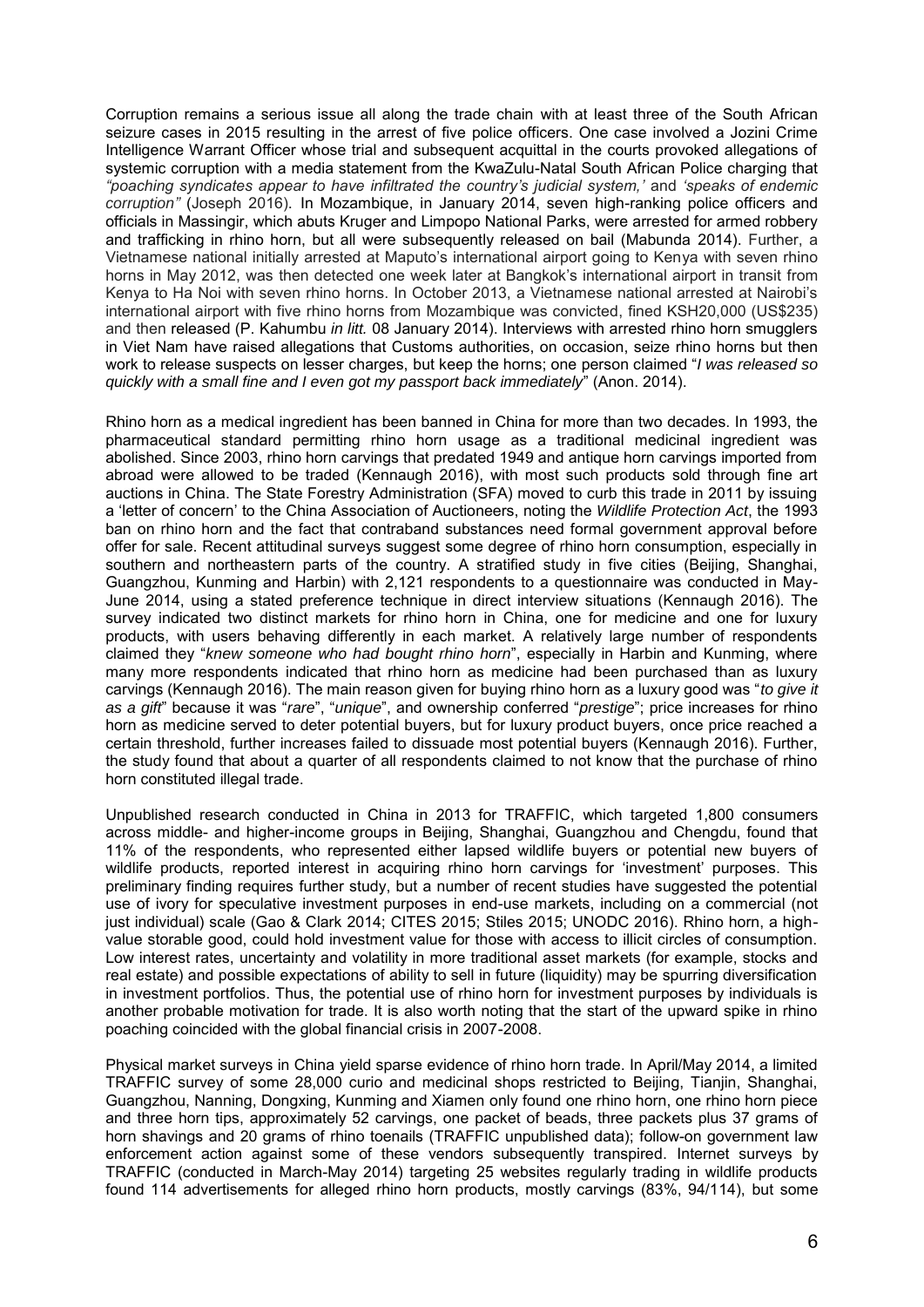manufactured medicine (*An Gong Niu Huang Wan*) and horn powder. To curb illegal internet trading, private sector service providers in China, working with the government and NGO monitors such as TRAFFIC, have instigated a policy to block offers of listed endangered species, including rhino horn, resulting in a significant and sustained drop in online trafficking (Xiao & Wang, 2015). Since then, the trade appears to have shifted to exclusive social media platforms that function on an invitation-only basis; more than 77 rhino horns/horn pieces or manufactured rhino products were observed for sale on a single social media platform that was regularly monitored over a one-month period in 2014 (Xiao & Wang 2015). This suggests that the rhino horn trade in China is moving deeper underground into covert use of social media forums that are harder to police effectively. Finally, evidence of rhino horn processing in China was revealed in 2013 when a Chinese antique dealer was convicted in the United States of smuggling 30 raw rhino horns to factories in China where they were carved into "fake antiques known as *zuo jiu* (Madarin for 'to make old')" (Huebschle 2016).

Unlike China, much more visible and robust markets for rhino horn trade have emerged in Viet Nam. In three villages near Hanoi, an active cross-border tourist trade with China in wildlife products, including rhino horn, has developed utilizing sophisticated networks of Chinese-speaking tourist guides, professional middlemen, wholesalers, retailers and transnational logistics companies (Ammann 2012, 2016; Liu 2015). Rhino horns and their products (drinking cups, beads, rings and Buddha figurines) are openly displayed, sold or, at additional cost, delivered into China with release following confirmation of on-line payment (Liu 2015). Similarly, cross-border physical markets for rhino horns and worked products have been observed in Mong La, Myanmar and the Golden Triangle Special Economic Zone (GT SEZ) in Bokeo Province, Lao PDR, and at more distant locations in Laos such as Vientiane and Luang Prabang (EIA 2015; Nijman & Shepherd 2014; Krishnasamy in prep.).

In Viet Nam, research conducted with 720 consumers in Hanoi and Ho Chi Minh City found that rhino horn is mainly used as a luxury product to reinforce social bonds and affirm status but also to promote wellness and treat illness (TRAFFIC 2013). The belief that rhino horn can treat cancer is unfounded and not supported by medical evidence (Nowell 2012). Those who consume rhino horn conspicuously as an overt way of displaying stature, power and wealth, tend to do so amongst colleagues, peers, family members or friends in social settings. Examples of consumptive behaviours include ingestion to embody the power of the rhino in achieving strength, vitality, sexual virility or simply a hangover cure, or by providing a gift to reaffirm a social bond and signify the importance of the relationship with something "*rare*" and "*exclusive*" (TRAFFIC 2013). The fact that rhino horn is difficult to acquire and comes from far away reinforces this perception, enabling consumers to shirk personal responsibility as they neither 'pulled the trigger' nor would be personally affected by species extinction (TRAFFIC 2013). The typical user is a 30-55 year old, middle-class, urban male, whilst buyers tend to be older women, who like to ensure they have rhino horn in the house to care for loved ones. Some users are part of elite Vietnamese society, highly educated and influential (TRAFFIC 2013). Purchase of rhino horns for investment purposes cannot be discounted.

**Trophy hunting** - Rhino sport hunting under CITES has only taken place in South Africa and Namibia. The numbers hunted have been sustainable with hunting offtake in 2015 representing only 0.34% and 0.05% of the white and black rhino populations in these two countries (Figure 3). As white rhino numbers have increased, hunting represents a smaller percentage of the total population than when hunting first started in South Africa in 1968 with 1,800 rhinos. Since then white rhino have increased ten-fold (Figure 3) in South Africa with nearly 2,000 more white rhino (that can trace ancestry back to South African founder stock) now conserved in eight other countries. Namibia also hunts small numbers of white rhino and has an increasing population. In 2004, CITES Parties approved hunting quotas of five black rhino males each for these two nations; and since then estimated numbers have increased by 67% with only 47 black rhino (43%) out of a potential maximum quota of 110 hunted from 2005 to 2015 (Figure 4).

Whilst legal hunting offtake has not been detrimental to rhino recovery (Figure 3), abuse of trophy hunting policy in South Africa emerged as a serious issue in 2006. Pseudo-hunting -- where rhinos are hunted to acquire horns for illegal trade purposes -- ultimately accounted for nearly one-fifth of all illicit horn leaving Africa (Milliken *et al.* 1999; Emslie *et al.* 2012; Milliken & Shaw 2012). Pseudo-hunting peaked in 2011, with Vietnamese, Thai and Czech Republic nationals dominating the industry (Figure 5), displacing hunters from other countries until South Africa took measures to curb abuse in 2012 (Emslie *et al.* 2012). Figure 5 shows that applications from Viet Nam, Thailand and the Czech Republic decreased markedly as a result. From 2013 through 2015, stricter scrutiny under the new policy has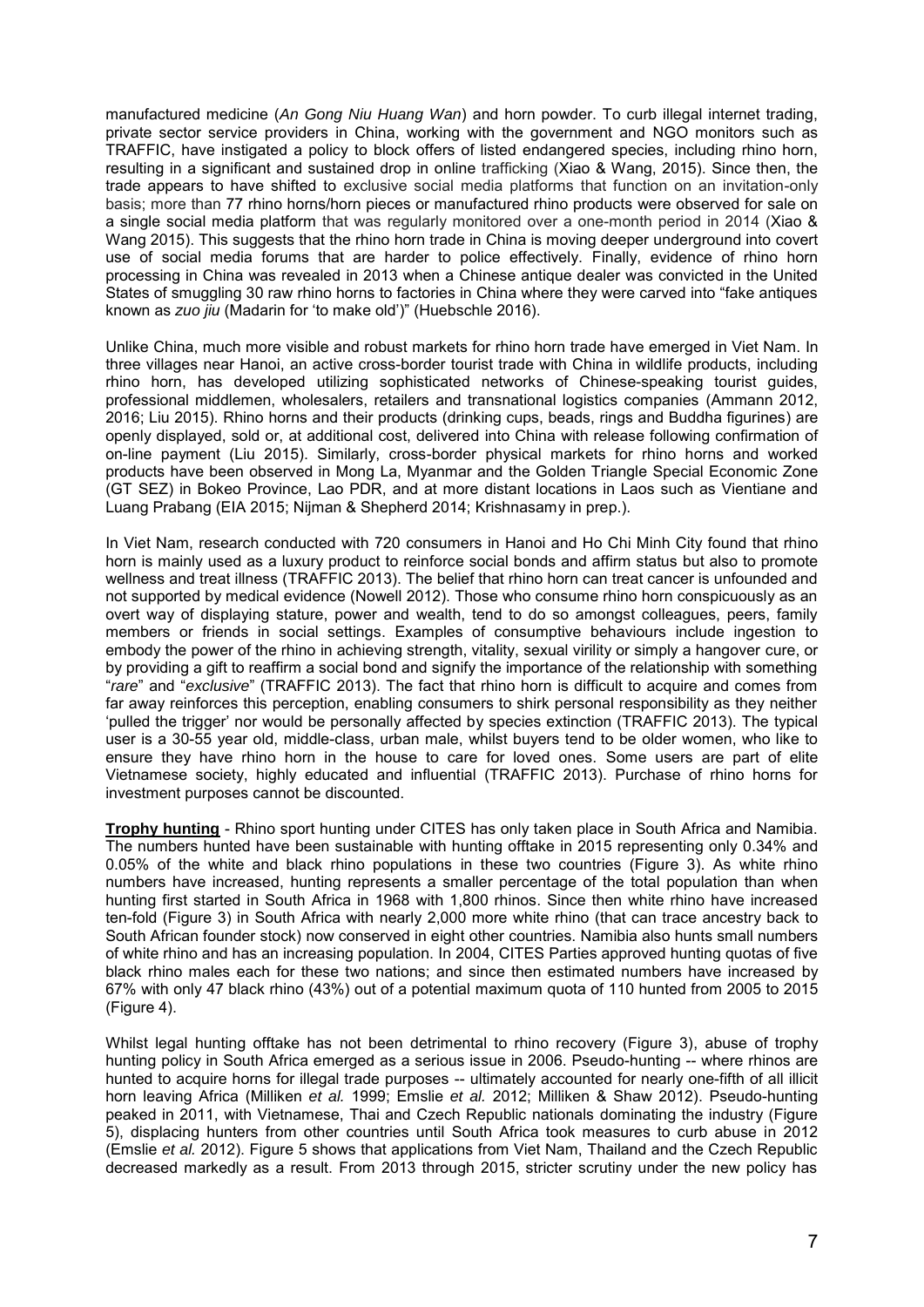resulted in the refusal of at least 17 hunting applications from the Czech Republic, Ukraine, Vietnam, China, Bulgaria, Canada and Slovakia, and at least 24 other hunts were cancelled (Table 6).









Note: Status of eight 2014 South African white rhino hunting applications still to be confirmed and so 2014 total could be up to eight higher. Namibia has only hunted one other black rhino in 2009.

Poaching and pseudo-hunting increased concurrently in South Africa up to 2012, but poaching grew at a faster rate and is more damaging demographically as breeding females and calves are also killed. Whilst poaching kept increasing after 2012, there has been a clear reduction in pseudo-hunting following South Africa's regulatory clampdown; numbers of trophy hunts have declined to levels previously seen in 2004-2006. Table 6 also shows a marked reduction in applications to hunt white rhino by nationals from confirmed pseudo-hunting countries. To address information management shortcomings in the control of legal rhino hunts, in 2015, South Africa's Department of Environmental Affairs (DEA) began, in collaboration with provincial authorities, a national database to track hunting applications with actual hunts that have occurred since 2009. Records from 2015 to the present are now up-to-date, and 2014 and 2013 are nearly complete, but retroactive input of data back to 2009 may take some time. The database could be enhanced to track CITES export permits for rhino trophies, their endorsement at approved ports of exits, and liaison with importing countries to ensure importation.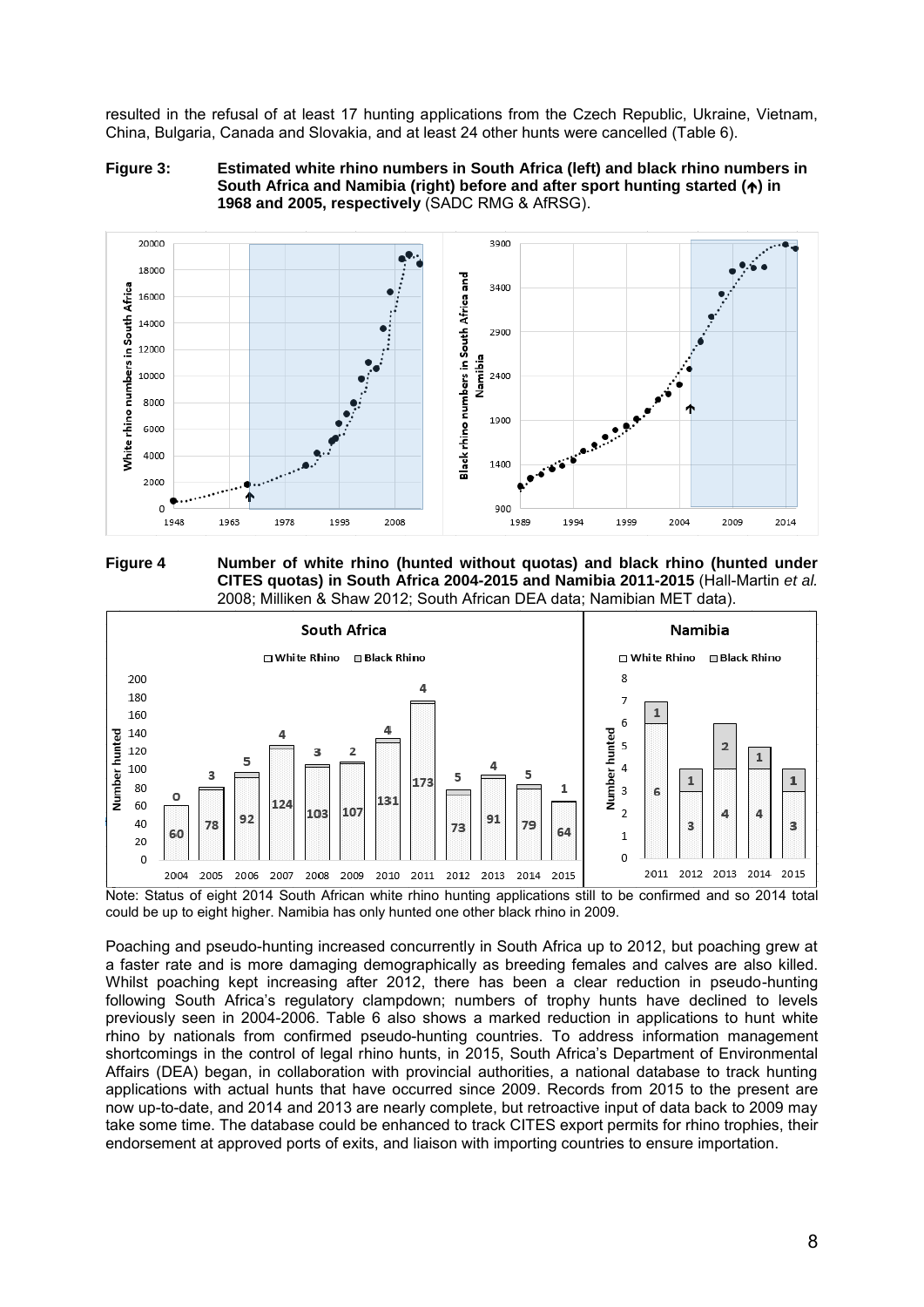**Figure 5: Comparison of average number of rhino hunting applications/year by country of hunter, 2009-2011 and 2012-2015** (South African DEA rhino hunt database data).



**Table 6: Breakdown of outcome of South African white rhino hunting applications for the period 2013-2015** (South African DEA rhino hunt database data)**.** 

|                        |                | <b>Confirmed WR hunted</b>           |                |                |              | <b>WR hunting applications Declined</b> |           |                |      | WR hunts Cancelled or Withdrawn |           |                |                | Still to be confirmed by DEA |              |              |
|------------------------|----------------|--------------------------------------|----------------|----------------|--------------|-----------------------------------------|-----------|----------------|------|---------------------------------|-----------|----------------|----------------|------------------------------|--------------|--------------|
| <b>Country</b>         | 2013           | 2014                                 | 2015           | <b>Total</b>   | 2013         | 2014                                    | 2015      | <b>Total</b>   | 2013 | 2014                            | 2015      | <b>Total</b>   | 2013           | 2014                         | 2015         | <b>Total</b> |
| <b>USA</b>             | 20             | 32                                   | 32             | 84             | 0            | 0                                       | 0         | 0              | 0    | $\overline{2}$                  | 4         | 6              | 7              | 3                            | $\Omega$     | 10           |
| China                  | 3              | 8                                    | 11             | 22             | $\Omega$     | 3                                       | 0         | з              | 0    | 4                               | 4         | 8              | 5              | 4                            | $\mathbf 0$  | 9            |
| Poland                 | 5              | 8                                    | 5              | 18             | 0            | 0                                       | 0         | o              | 0    | 0                               | ÷.        |                | 5              | ÷.                           | $\bf{0}$     | 6            |
| <b>Russia</b>          | 6              | 8                                    | 3              | 17             | $\Omega$     | 0                                       | $\Omega$  | $\bf{0}$       | ٠    |                                 | 0         | 2              | $\mathbf 0$    | 0                            | $\Omega$     | $\Omega$     |
| <b>Ukraine</b>         | 8              | 9                                    | 0              | 17             | 4            | 0                                       | O         | 4              | O    | $\overline{2}$                  | 0         | $\overline{2}$ | $\mathbf 0$    | 0                            | $\mathbf 0$  | $\mathbf o$  |
| <b>Slovakia</b>        | 9              |                                      | $\overline{2}$ | 12             | 0            |                                         | 0         |                | 0    | $\bf{0}$                        |           |                | 3              | $\mathbf{0}$                 | $\mathbf 0$  |              |
| <b>Czech Republic</b>  | $\overline{2}$ | $\mathbf 0$                          | $\mathbf{0}$   | $\overline{2}$ | 0            | Δ                                       | 0         | 4              | 3    | $\mathbf{0}$                    | 0         | з              | $\mathbf 0$    | 0                            | $\mathbf{0}$ | $\Omega$     |
| <b>Vietnam</b>         | $\mathbf 0$    | $\mathbf 0$                          | 0              | $\mathbf{0}$   | $\Omega$     | 3                                       | 0         | з              | 0    | $\mathbf 0$                     | 0         | ٥              | $\overline{2}$ | 0                            | $\mathbf 0$  | 2            |
| <b>Thailand</b>        | $\mathbf 0$    | $\bf{0}$                             | $\bf{0}$       | $\bf{0}$       | $\Omega$     | o                                       | 0         | o              | 0    | $\bf{0}$                        | 0         | ٥              | $\mathbf{0}$   | $\mathbf{0}$                 | $\mathbf 0$  | o            |
| <b>Other Countries</b> | 16             | 13                                   | 11             | 40             | $\mathbf{0}$ |                                         |           | $\overline{2}$ | 0    | $\mathbf 0$                     |           |                | 12             | $\mathbf{0}$                 | $\mathbf{0}$ | 12           |
|                        |                | 9 countries 10 countries 7 countries |                |                |              | 1 country                               | 1 country |                |      |                                 | 1 country |                | 9 countries    |                              |              |              |
| <b>Total</b>           | 69             | 79                                   | 64             | 212            | 4            | 12                                      |           | 17             | 4    | 9                               | 11        | 24             | 34             | 8                            | o            | 42           |

Although marketing has historically focused on the USA, DEA reports recent promotion of white rhino hunts in Europe. Hunting, not just for rhino but for many other species, is also becoming popular with Chinese nationals (Huebschle 2016). These developments may partly explain recent increases in rhino hunting applications from citizens of Poland, Ukraine, Slovakia, Hungary and China (Figure 9; Table 6), but the shift in hunting patterns also raises concerns that adaptive responses by criminal operatives may be a result of the clampdown on nationals from known pseudo-hunting countries. Thus, it is suspected that some pseudo-hunting has continued since CoP16, although at a lower level because of improved regulation and with fewer white rhino hunts taking place. Whilst some 20% of the rhino horn leaving Africa for illegal markets was from pseudo-hunting several years ago, currently only an estimated 2.8% of horns are coming from this source (Table 3); and in most cases the horn is directed to Viet Nam.

Assessing the *modus operandi* of past pseudo-hunting provides useful insight for understanding recent developments. Since CoP16, two major investigations of pseudo-hunting in the Czech Republic, most of which occurred before 2012, have resulted in 19 individual arrests (including eight Vietnamese or Czech citizens of Vietnamese origin) and concluded that nearly three-quarters of the hunts resulted in illegal rhino horn trade. Czech pseudo-hunters typically surrendered their horns to South African sponsors who then applied for, and received, South African export permits for the trophies to be exported to the Czech Republic on the basis of forged signatures. The trophies, however, were redirected to Viet Nam, until two such shipments were interdicted in 2011; thereafter, the horns were first sent to Europe for onward smuggling to Viet Nam. Czech-based Vietnamese perpetrators modified scam practices in response to law enforcement actions, and were prepared to deal ruthlessly with anyone testifying against them as investigations unfolded (Czech Republic CITES MA, 2015). Slovakian hunters were also found to be complicit in pseudo-hunting and suspicions were raised concerning Polish hunters. The European Union (E.U.) has subsequently imposed stricter measures to require a CITES import permit before any rhino trophy can enter the E.U. (Regulation EU 2015/870, in force since 05 February 2015).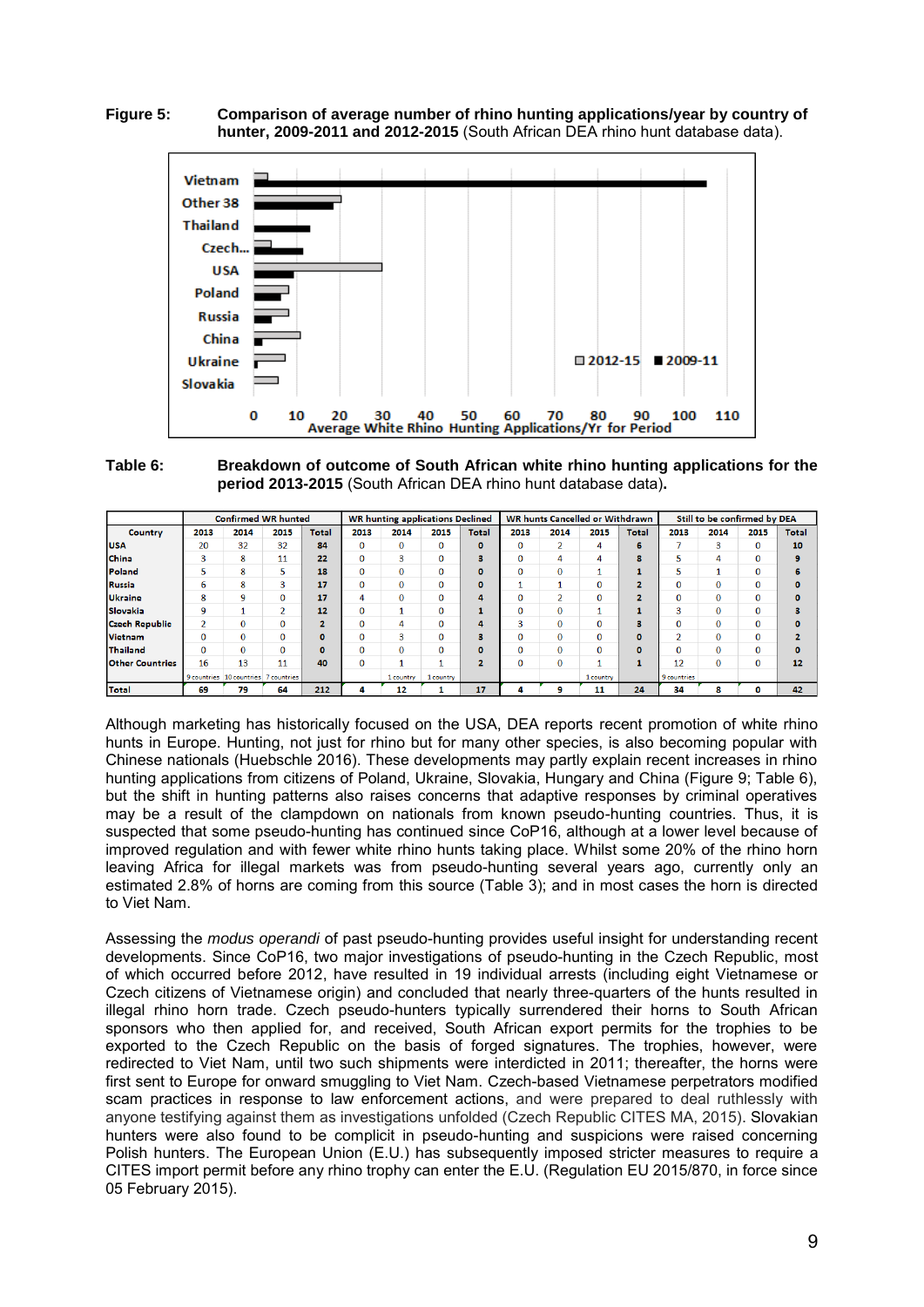### **Table 7: Comparison of reported South African exports of rhino horn trophies with reported imports, 2010-2012 and 2013-2014** (CITES Trade Data)

|                                 |                                                                       | 2010-2012                            |                   |                                                            | 2013-2014                            |                          |                                                                                    |                                             |
|---------------------------------|-----------------------------------------------------------------------|--------------------------------------|-------------------|------------------------------------------------------------|--------------------------------------|--------------------------|------------------------------------------------------------------------------------|---------------------------------------------|
| Country /<br><b>Territory</b>   | No. of<br>rhino<br>horns<br>exporte<br>d by<br>South<br><b>Africa</b> | No. of<br>rhino<br>horns<br>imported | <b>Difference</b> | No. of<br>rhino<br>horns<br>exported<br>by South<br>Africa | No. of<br>rhino<br>horns<br>imported | <b>Difference</b>        | <b>Total</b><br><b>Discrepancy</b><br>(More horns<br>exported<br>than<br>imported) | <b>Comments</b><br>on<br>Pseudo-<br>hunting |
| <b>Viet Nam</b>                 | 289                                                                   | 116                                  | 173               | $\mathbf 0$                                                | 12                                   | $-12$                    | 161                                                                                | Confirmed                                   |
| <b>Thailand</b>                 | 54                                                                    | 26                                   | 28                | $\overline{\phantom{a}}$                                   | $\overline{\phantom{a}}$             | $\overline{\phantom{a}}$ | 28                                                                                 | Confirmed                                   |
| Lao PDR*                        | 12                                                                    | $\Omega$                             | 12                | $\overline{\phantom{a}}$                                   | $\overline{\phantom{a}}$             | $\overline{\phantom{a}}$ | 12                                                                                 | Confirmed                                   |
| <b>Czech</b><br><b>Republic</b> | 90                                                                    | 20                                   | 70                | 16                                                         | 8                                    | 8                        | 78                                                                                 | Confirmed                                   |
| Slovakia                        | 4                                                                     | 12                                   | $-8$              | 44                                                         | 26                                   | 18                       | 10                                                                                 | Confirmed                                   |
| <b>Russia</b>                   | 102                                                                   | $\Omega$                             | 102               | 102                                                        | 0                                    | 102                      | 204                                                                                | <b>Suspected</b>                            |
| <b>United</b><br><b>States</b>  | 146                                                                   | 93                                   | 53                | 224                                                        | 106                                  | 118                      | 171                                                                                | <b>Suspected</b>                            |
| Poland                          | 44                                                                    | 22                                   | 22                | 67                                                         | 23                                   | 44                       | 66                                                                                 | <b>Suspected</b>                            |
| Germany                         | 26                                                                    | 8                                    | 18                | 22                                                         | 8                                    | 14                       | 32                                                                                 | <b>Suspected</b>                            |
| Italy                           | 21                                                                    | $\Omega$                             | 21                | 10                                                         | 0                                    | 10                       | 31                                                                                 | <b>Suspected</b>                            |
| Spain                           | 36                                                                    | 20                                   | 16                | 26                                                         | 16                                   | 10                       | 26                                                                                 | <b>Suspected</b>                            |
| <b>Hungary</b>                  | $\overline{7}$                                                        | $\Omega$                             | $\overline{7}$    | 14                                                         | $\Omega$                             | 14                       | 21                                                                                 | <b>Suspected</b>                            |
| China                           | 20                                                                    | $\overline{2}$                       | 18                | 14                                                         | 12                                   | $\overline{2}$           | 20                                                                                 | <b>Suspected</b>                            |
| Ukraine                         | 4                                                                     | $\overline{2}$                       | $\overline{2}$    | 22                                                         | 4                                    | 18                       | 20                                                                                 | <b>Suspected</b>                            |
| Canada                          | $\overline{4}$                                                        | $\mathbf 0$                          | $\overline{4}$    | 13                                                         | $\mathbf 0$                          | 13                       | 17                                                                                 | <b>Suspected</b>                            |
| 26 other<br>countries           | 141                                                                   | 100                                  | 41                | 78                                                         | 50                                   | 28                       | 69                                                                                 | <b>Track</b>                                |
| <b>Total</b>                    | 1,000                                                                 | 421                                  | 579               | 652                                                        | 265                                  | 387                      | 966                                                                                |                                             |

Argentina, Austria, Belgium, Bulgaria, Denmark, France, Gambia\*, Hong Kong SAR\*, Iceland\*, Kazakhstan, Libya, Lithuania, Lebanon, Luxembourg\*, Mexico, Namibia\*, Norway, Pakistan, Portugal\*, Romania, Sweden, Switzerland, United Kingdom, UAE, Unknown, Zimbabwe \*Countries/territories from which no rhino sport hunting applications were made in South Africa from 2009 through 2015, according to available data.

With knowledge of how pseudo-hunting operated in the past, worrying discrepancies were found in the UNEP-WCMC CITES Trade Data concerning trade in rhino horn trophies, with reported exports by South Africa being far greater than declared imports by the countries to where they were directed (Table7). Other discrepancies are apparent when the CITES data are compared to the DEA data on rhino hunts. For example, South Africa reports exporting 102 horns (from 51 rhinos) to Russia in 2013- 2014, but none are reported as imports by Russia; further, DEA's data indicate only 14 white rhino hunts (28 horns) were legally conducted by Russian nationals during these two years with two approved hunts subsequently cancelled (Tables 5 & 6), suggesting that the horns of an additional 37 rhino were exported for which no legal hunts appear to be acknowledged. There could be some legitimate explanations for such discrepancies (e.g. exports were based on permits issued rather than permits used; rhino trophies obtained in one calendar year were exported in another; personal effects of emigrating residents were also listed; importing countries failed to report imports; etc.). White rhino trophies from South Africa are treated as Appendix II specimens and import permits are not a requirement unless stricter domestic measures by the importing State are in effect, which may contribute to under-reporting of imports. Whilst there may be plausible explanations in many cases, overall 58% of South Africa's declared exports were not reported as imports, and for many countries the discrepancies involve large numbers of horns and continue to increase with the passage of time (Table 7). In confirmed pseudo-hunting countries, the general pattern was many more horns being exported by South Africa than were reported as imports. For example, trade to the Czech Republic, where many horns were deliberately diverted to Viet Nam at the point of export from South Africa in contravention of the permit, a discrepancy of 78 rhino horns (39 rhino hunts) is noted. Similar discrepancies are also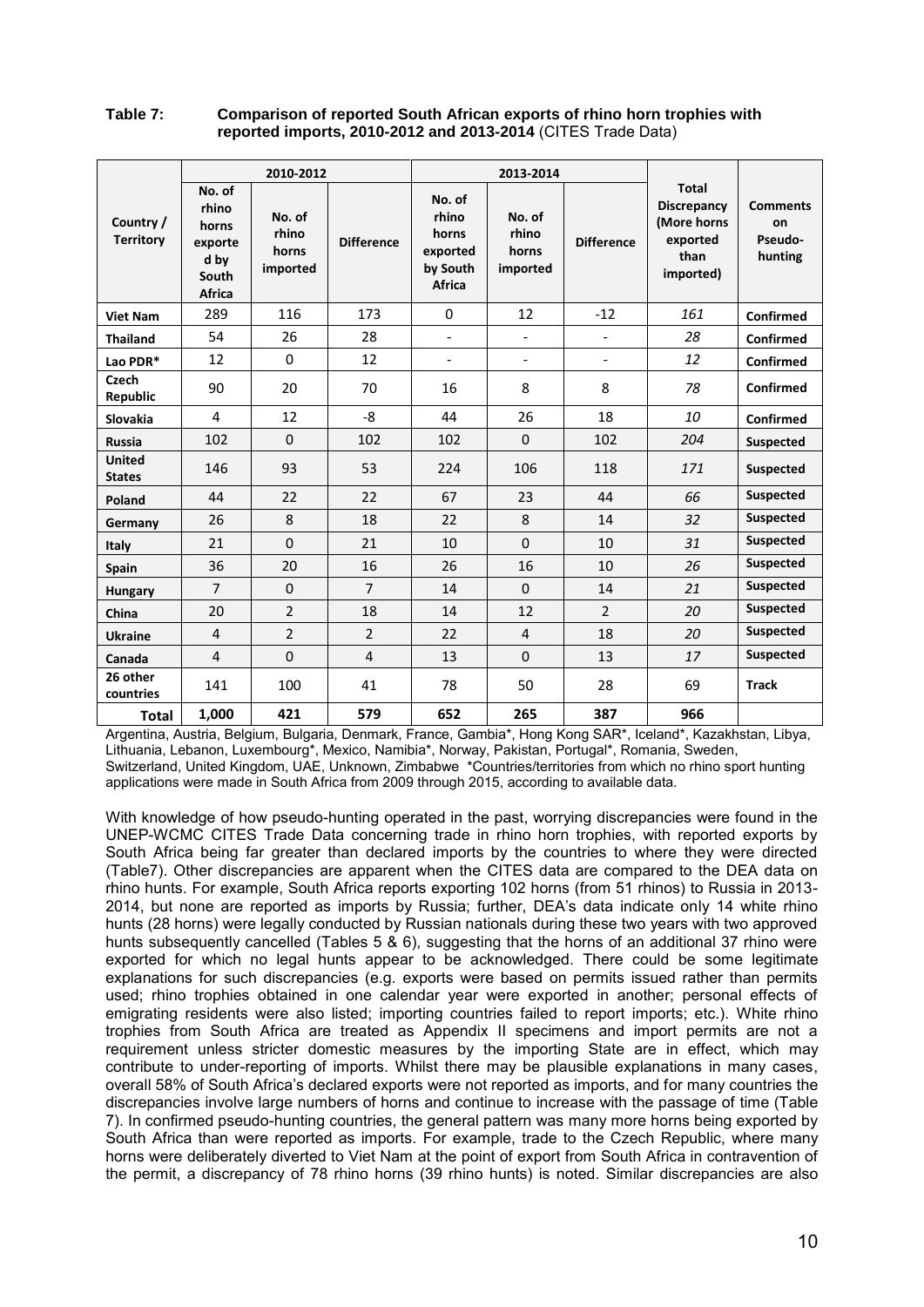found with respect to rhino horn exports to (in order of magnitude) Russia, the United States, Poland, Germany, Italy, Spain, Hungary, China, Ukraine and Canada (Table 7).

Documented internet advertisements of "South African rhino horns" for sale in Ukraine are of concern (V.Crook, TRAFFIC in litt. 04 February 2015). However, four Ukrainian hunting applications were turned down by South Africa in 2013 and there were no applications in 2015. In the U.S., two South Africans were indicted in October 2014 by the Department of Justice for allegedly selling rhino hunts without trophies to American hunters at cheaper rates so the horns could be sold to Asian buyers (Anon. 2015). In some countries, such as Poland, current law does not allow inspection without probable cause to confirm the presence of imported trophies, inhibiting investigation and control of potential pseudohunting. Finally, trade in some 44 rhino horns to Gambia, Hong Kong SAR, Iceland, Lao PDR, Luxembourg, Namibia and Portugal apparently transpired, but DEA data show that nationals from these places have not applied for any rhino hunts since at least 2009. These issues point to the need for investigation.

Despite these issues, hunting continues to play an important role in white rhino conservation as recognised by IUCN World Conservation Congress (2012) and national rhino management plans in two range States. In some reserves, hunting continues to fund a major portion of operational expenses. For example, in one South African private reserve that conserves nearly 200 white rhino, only 18% of operational expenditure was generated from tourism over an eleven-year period, while trophy hunting of wildlife, including white rhino, generated 63% of total income. Over the last eight years, seven (or <1% of the population annually) male white rhino were hunted, generating inflation-adjusted revenue of US\$617,000; with live sales of another 47 white rhino over the period bringing in an additional US\$973,000. All of the proceeds have gone towards rhino protection and conservation management costs in this reserve.

**Live rhino sales** - South Africa's private sector now conserves one-third of the national white rhino total (6,140), more than all other rhino throughout Africa combined, but escalating poaching has greatly increased security costs and risks to rhinos and staff with some private owners divesting of rhino completely or moving them to neighbouring countries between 2012-2014 (Balfour *et al*. 2016). However some others have acquired additional animals and overall numbers continue to increase on private land. Live rhino sale rhino turnover for conservation parastatals (SANParks and Ezemvelo-KZN-Wildlife) declined from 2007-2012 by nearly US\$3.8 million primarily as there were fewer surplus animals to sell due to poaching (Emslie & Knight 2014). Monitoring trends of white rhino sales and prices is increasingly difficult, as more and more sales take place out of the public eye for security or other reasons.

**Rhino horn sales –** In November 2015, a South Africa court overturned the government's February 2009 moratorium prohibiting internal sales of rhino horns and derivatives to curb illegal undocumented private sector sales (Milliken & Shaw, 2012). The legal challenge by two rhino owners, based on noncompliance with the consultative processes prescribed under the country's law, was immediately appealed by DEA, but in January 2016, the High Court dismissed the government's appeal against lifting the ban. DEA again appealed the ruling and the case is now with the Supreme Court. There is no documented market for rhino horn in South Africa so the intent of the lawsuit is decidedly unclear.

**Horn thefts – R**hino horn thefts from government custody have occurred in Botswana, Mozambique, South Africa, including 112 horns in Mpumalanga in 2014. Such thefts point to inside corruption. Twenty-seven horn theft incidents, totalling 369 kg, from private rhino owners in South Africa occurred in 2012-2014 (Balfour *et al.* 2016), but the true figure is likely to be higher and, in some cases, may mask illegal sales to criminal networks (Huebschle 2016). Lack of trust in certain provinces has resulted in a reluctance of some owners to register rhino horn stocks even though it is a legal requirement.

Rhino horn thefts in Europe decreased markedly following coordinated law enforcement action there and in the U.S. to take down the Rathkeale Rovers, an Ireland-based criminal group responsible for the crime wave reported to CoP16. The case reportedly involved a China-based Australian operative moving between France, Spain, Portugal and Asia and eventually led to the arrest of some 30 individuals before rhino horn thefts in Europe effectively halted (Higginbotham 2014). In the Czech Republic, two more individuals were independently convicted and jailed for three years (Czech Republic CITES Management Authority 2015). Increased security for publicly exhibited rhino horns has resulted in most being withdrawn into storage or replaced with fake substitutes throughout Europe.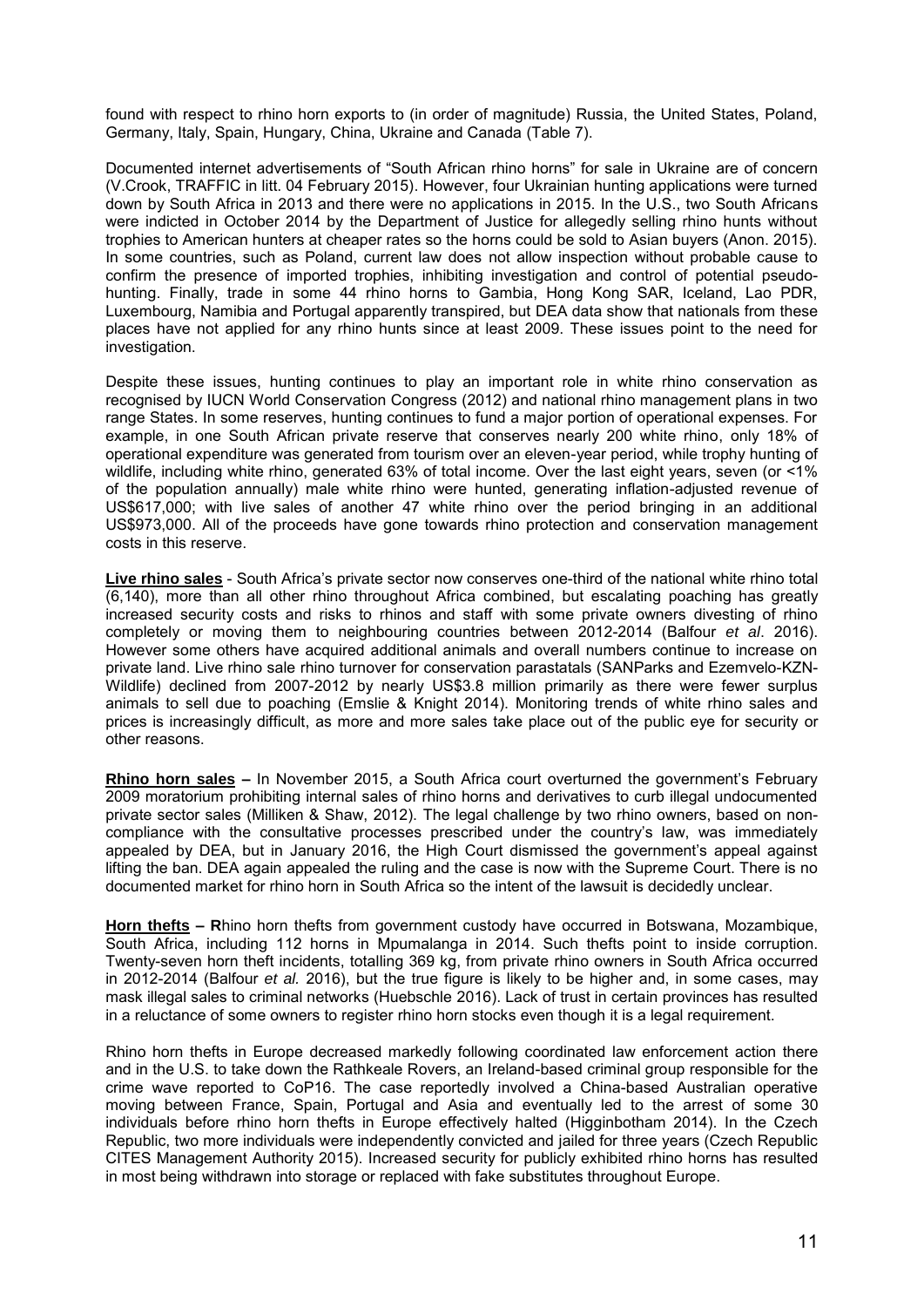# **2.4 Major conservation actions and field activities**

As a report to CITES which primarily focuses on trade issues, the many conservation activities being undertaken by range States can only be very briefly described in text box below.

| <b>In-situ Conservation Management</b>                                                                                                                                                                                                                                                                                                                                                                                                                                                                                                                                                                                                                                                                                                                                                                                                                                                                                                                                                                                                                                                                                                                                                                                                                                                                                                                                                                                                                                                                                                                                                                                                                                                                                |
|-----------------------------------------------------------------------------------------------------------------------------------------------------------------------------------------------------------------------------------------------------------------------------------------------------------------------------------------------------------------------------------------------------------------------------------------------------------------------------------------------------------------------------------------------------------------------------------------------------------------------------------------------------------------------------------------------------------------------------------------------------------------------------------------------------------------------------------------------------------------------------------------------------------------------------------------------------------------------------------------------------------------------------------------------------------------------------------------------------------------------------------------------------------------------------------------------------------------------------------------------------------------------------------------------------------------------------------------------------------------------------------------------------------------------------------------------------------------------------------------------------------------------------------------------------------------------------------------------------------------------------------------------------------------------------------------------------------------------|
| • Monitoring and routine translocations continue to be essential for maintaining productivity of<br>established populations and creating additional populations with good prospects for growth. ►<br>Stocking rate management of competing species and supplementary feeding in response to severe<br>drought in parts of southern Africa. Some drought related mortalities. ▶ Public/Private/NGO<br>conservation partnerships continue to be important, including private and community custodianship<br>of rhinos, co-management agreements and facilitation of international translocations.                                                                                                                                                                                                                                                                                                                                                                                                                                                                                                                                                                                                                                                                                                                                                                                                                                                                                                                                                                                                                                                                                                                       |
| <b>Community Conservation</b>                                                                                                                                                                                                                                                                                                                                                                                                                                                                                                                                                                                                                                                                                                                                                                                                                                                                                                                                                                                                                                                                                                                                                                                                                                                                                                                                                                                                                                                                                                                                                                                                                                                                                         |
| In Namibia continues to be a leader in community-based programmes but rhino poaching in<br>conservancies is having a negative impact on attitudes and income generation. > Increasing<br>recognition of the need for greater community empowerment and improved relations as long-term<br>support for conservation depends upon support from citizens; unfortunately, rhino poaching currently<br>offers a way out of poverty for some in poor rural communities with few opportunities.                                                                                                                                                                                                                                                                                                                                                                                                                                                                                                                                                                                                                                                                                                                                                                                                                                                                                                                                                                                                                                                                                                                                                                                                                              |
| <b>Law Enforcement and Protection</b><br>Increased investment with law enforcement staff being deployed at increased densities, and                                                                                                                                                                                                                                                                                                                                                                                                                                                                                                                                                                                                                                                                                                                                                                                                                                                                                                                                                                                                                                                                                                                                                                                                                                                                                                                                                                                                                                                                                                                                                                                   |
| greater use of dogs, technology and aerial support in some areas. ▶ Fenced sanctuaries, Intensive<br>Protection Zones (e.g. Kruger) and extensive semi-natural captive breeding operations (allowing for<br>more concentrated law enforcement effort) becoming more common. ► Enhanced security comes at<br>a significant cost that can negatively impact on other conservation activities. For example, law<br>enforcement costs in Kruger National Park, KwaZulu-Natal and on private land now range from<br>US\$1,210 to US\$10,620 per rhino per year (M. Knight unpublished data; A.J. Conway unpublished<br>data and Balfour et al. 2016) with high expenditure also reported in some Kenyan private reserves.<br>Average security expenditure on private land in South Africa (excluding monitoring costs) from 2010<br>to 2014 increased 339% (Balfour et al. 2016), and costs in KwaZulu-Natal have doubled over the last<br>eight years to roughly US\$1.32 million/year for a 400km <sup>2</sup> sized reserve (A.J. Conway unpublished<br>data). ► Cross boundary cooperation increased between Kruger National Park and Mozambique<br>(discussed further below) with settlement relocation also taking place in Mozambique's Limpopo<br>National Park. ▶ Opportunistic or routine dehorning in some areas.                                                                                                                                                                                                                                                                                                                                                                                               |
| <b>Capacity Building</b>                                                                                                                                                                                                                                                                                                                                                                                                                                                                                                                                                                                                                                                                                                                                                                                                                                                                                                                                                                                                                                                                                                                                                                                                                                                                                                                                                                                                                                                                                                                                                                                                                                                                                              |
| ▶ Many range States continue to develop capacity. ▶ Wildlife Crime Directorate and a Specialist<br>Anti-poaching school established in Namibia ▶Joint Operations Centre established in Kruger<br>National Park with a doubling of helicopter capacity. ▶Specialized Rhino and Elephant Protection<br>Unit in Zambia with canine unit in North Luangwa National Park. > South African GEF project<br>boosting wildlife forensic and investigations capacity. ▶ US\$2.6m grant from the Howard G. Buffett<br>Foundation is assisting efforts in Kruger ▶ Chinese government has provided US\$2.2 million of<br>equipment to Zimbabwe Parks and Wildlife Management Authority.                                                                                                                                                                                                                                                                                                                                                                                                                                                                                                                                                                                                                                                                                                                                                                                                                                                                                                                                                                                                                                           |
| <b>DNA Forensics</b>                                                                                                                                                                                                                                                                                                                                                                                                                                                                                                                                                                                                                                                                                                                                                                                                                                                                                                                                                                                                                                                                                                                                                                                                                                                                                                                                                                                                                                                                                                                                                                                                                                                                                                  |
| ▶ ~100,000 samples from 18,000+ individual rhinos from all but one African range State have been<br>submitted to RhoDIS®, the DNA profiling and database system developed by the University of<br>Pretoria's Veterinary Genetics Lab (VGL), with samples from 3,800 criminal investigations receiving<br>top priority (Cindy Harper, pers. comm.). > Support to VGL for analysis and infrastructure<br>development from a South African GEF project aimed at boosting wildlife law enforcement capacity.<br>Smartphone applications for RhODIS developed and in use in South Africa to automate data<br>capture and reporting. ▶ Desirability of using validated standardised rhino DNA markers together<br>with a single global database of compatible DNA profiles recognised in draft continental African<br>Rhino Range States Rhino Plan, and by IUCN World Conservation Congress Recommendation 138<br>and other stakeholders. ▶ June 2016 workshop funded by USAID, through the Wildlife-TRAPS<br>Project, and WWF's African Rhino Programme agreed requirements for development of revised<br>validated methods to facilitate future RhODIS-compatible analysis at multiple laboratories across the<br>world, and the continued maintenance of a global DNA profile database to support law enforcement,<br>investigation of trade routes and species ID. ▶ Accredited training courses in sample collection,<br>▶ Rhino DNA sampling workshop in 2013 attended by participants from 11 African range States and<br>China, Thailand and Viet Nam. ▶ DEA/ South African Police developing a facility to coordinate and<br>analyse wildlife forensic evidence similar labs are under way in Botswana and Kenya. |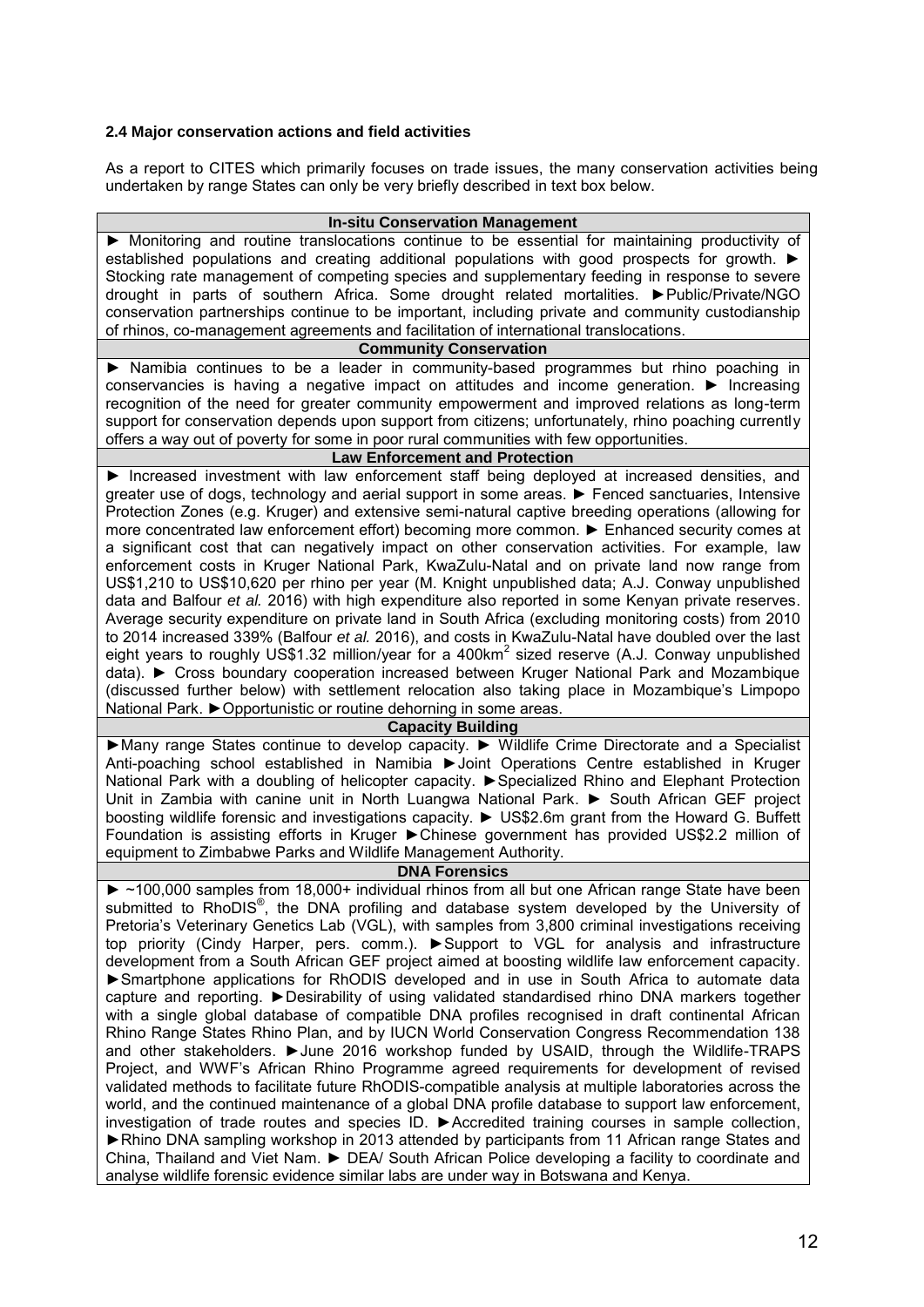# **2.5 Management plans and strategies**

At the continental level, a draft range States African Rhino Conservation Plan is currently undergoing final approval following three workshops with participation by all range States. Globally, resolutions, decisions and recommendations under CITES and IUCN World Conservation Congress continue to give direction. In most range States, national management or conservation plans have been formally accepted or developed, with many undergoing revision or review since CoP16. Uganda has also developed its first draft plan and Rwanda is developing a rhino plan as a necessary step before reintroduction of rhino. Although not a formal conservation plan, Mozambique has produced a National Ivory and Rhino Action Plan on measures to deal with rhino crime.

### **2.6 Coordination and implementation mechanisms**

Rhino range States promote continental and regional coordination through membership in various groups with regular meetings, including the IUCN SSC AfRSG, the SADC Rhino Management Group, and the SADC Rhino and Elephant Security Group/Interpol Environmental Crime Working Group. Kenya formally requested the AfRSG to assist with reinvigorating the East African Community Rhino Management Group; with WWF funding, the second meeting was held in January 2016. At the national level, public engagement on rhino issues in South Africa continued through parliamentary portfolio meetings and a Committee of Inquiry established by the South African Minister of the Environment to consider different policy options, including the feasibility of a legal rhino horn trade proposal to CITES; the Committee's deliberations informed the South African cabinet decision in April 2016 to forego a trading proposal at CoP17. Bilateral collaboration between South Africa and Mozambique has improved significantly through Operation Lebombo, a standing joint initiative between South Africa (principally SANParks) and the Mozambique Police, to facilitate joint cross-border operations and share information and intelligence with ANAC, Mozambique's conservation authority. There has been greater consolidation of the Greater Limpopo Transfrontier Park, with a move to unify law enforcement effort by 2016. An anti-poaching force in Mozambique (Force Bravia) has been established. There have also been increased initiatives on private land in Mozambique adjoining Kruger National Park with schemes to generate benefits (primarily through trophy hunting) for local communities to reduce the threat of poaching. South Africa now has signed MoU's with China, Vietnam, Cambodia and Mozambique.

#### **2.7 Rhino horn stocks**

Resolution Conf. 9.14 does not mandate a process for the regular reporting of rhino horn stockpiles, making it difficult to track accumulation, thefts and destructions in range States or other countries. Some information on stocks has been provided by certain rhino States to AfRSG, but major gaps exist. The very incomplete information to date tentatively suggests that government stockpiles continue to grow through natural mortalities and de-horning. It was reported in June 2016 that a large quantity of rhino horns (228 kg) has gone missing from government stocks in Zimbabwe (Dzirutwe 2016).

South African private sector stocks also continue to increase in part due to improved declaration and reporting. Whilst problems clearly remain regarding their tracking, the discrepancy between reported and estimated horn has narrowed since CoP16. A 2014 survey of white rhino owners in South Africa found that privately-held stocks totalled 1,697 pieces (6,256 kg) (Balfour *et al.* 2016), accounting for ~80-85% of the potential estimated weight of stocks expected from natural mortalities (i.e. 7,690 kg). Fear of reporting stockpiles to authorities in some provinces where such information can be leaked to criminals is a factor in under-reporting. It is also noted that some private sector rhino owners are believed to have sold horns into illegal trade (Huebschle 2016).

Since CoP16, publicised horn destructions in the Czech Republic, Mozambique and Kenya have provoked some controversy. Some argue that public destruction raises awareness, signals that trade will not be tolerated and horn has no legal value, stigmatises and reduces demand, and prevents stocks leaking into illegal trade, saving on recurrent storage costs. Others argue that stock destruction may obliterate evidence in rhino crime cases, prevent forensic examination and stolen property from being returned to rightful owners, could serve to conceal theft or signal increasing scarcity of horn to investors and the market, stimulating increased poaching due to rising prices and further demand (Huebschle 2016). Caution is called for in view of indications that rhino horn is now the object of speculative investment. Whilst Resolution Conf. 6.10 once urged rhino horn stock destruction, it was repealed when Resolution Conf. 9.14 was adopted. This issue remains unresolved but independent auditing should precede all destruction events.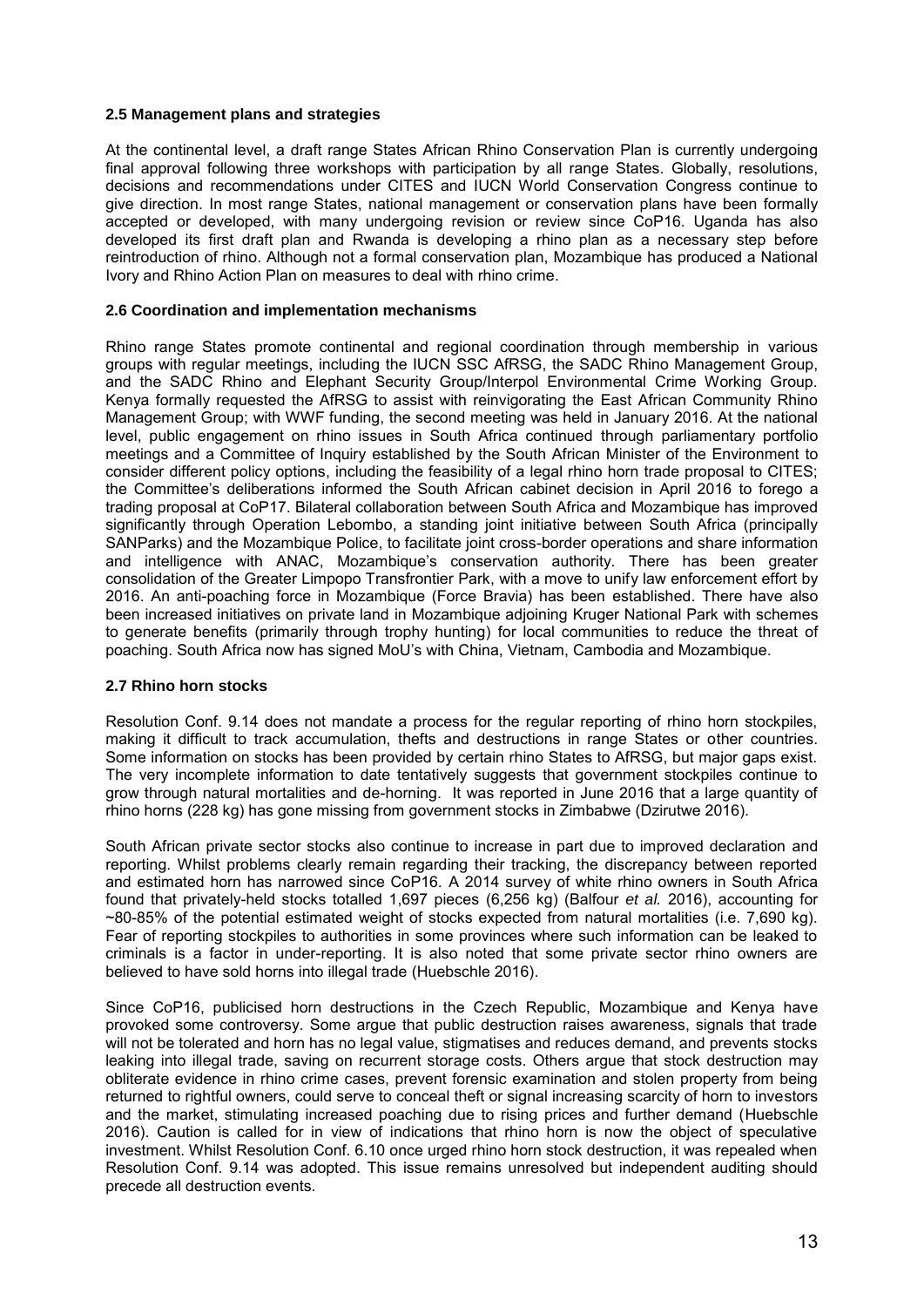### **2.8 Legislation and prosecutions**

Since CoP16, Kenya and Zambia have increased penalties for rhino trade crime, and similar moves are underway in Malawi and Mozambique. Namibia, South Africa, Swaziland, Tanzania and Zimbabwe already have deterrent penalties for rhino crimes. For example, in 2015, Tanzania convicted four Chinese nationals smuggling 11 rhino horns to 20 years imprisonment each, whilst in Zimbabwe, a rhino poacher was sentenced to 35 years in jail after pleading guilty. There is value in pursuing multiple charges in court cases: in South Africa, two Mozambicans were sentenced to 30 years each for illegal trespassing, illegal hunting, and possession of illegal firearm and ammunition. Judicial outreach to magistrates and prosecutors continues in Kenya, Zimbabwe and South Africa, and a Wildlife Prosecution Unit under the Office of the Director of Public Prosecutions has been established in Kenya. Dedicated prosecutors continue to be used for most rhino cases in South Africa with high conviction rates (e.g. 89% from April 2015 to January 2016, with over half receiving custodial sentences) in cases making it to court. Unfortunately many of those arrested never get to court. Prosecution of certain highprofile rhino crime cases in South Africa has also been delayed over a number of years, although court dates have been set for three major racketeering cases later this year. One case also was nearly aborted because of an inability to secure Vietnamese translation skills for court proceedings.

### **3. Asian rhinos**

### **3.1 Status and trends since CoP16**

Population estimates of Asian rhino species are summarized in Table 8 based on AsRSG information.

| Table 8: | Estimates of Asian rhino numbers by country, species and subspecies with |
|----------|--------------------------------------------------------------------------|
|          | trends since CoP16 report (AsRSG, February 2016).                        |

| <b>Species</b>    | <b>Greater One-</b>          |               | Lesser One-Horned or Javan |                     | <b>Sumatran</b> |               |                          |  |  |  |
|-------------------|------------------------------|---------------|----------------------------|---------------------|-----------------|---------------|--------------------------|--|--|--|
|                   | <b>Horned</b>                |               |                            |                     |                 |               |                          |  |  |  |
| <b>Subspecies</b> | R.unicornis and              | R.s.sondaicus | R.s.annsmitticus           | Total &             | D.s.sumatrensis | D.s.harrisoni | Total &                  |  |  |  |
|                   | Trend                        |               |                            | Trend               |                 |               | <b>Trend</b>             |  |  |  |
| India             | $2,912+ A$                   |               |                            |                     |                 |               |                          |  |  |  |
| <b>Nepal</b>      | $645+ A$                     |               |                            |                     |                 |               |                          |  |  |  |
| Pakistan          | Extinct $\blacktriangledown$ |               |                            |                     |                 |               |                          |  |  |  |
| Indonesia         |                              | 63            |                            | $63 \triangle$      | 73              | 3             | 76 ▼                     |  |  |  |
| Malaysia          |                              |               |                            |                     | Extinct in      | Extinct in    | $0$ $\blacktriangledown$ |  |  |  |
|                   |                              |               |                            |                     | wild?           | wild?         |                          |  |  |  |
| <b>Viet Nam</b>   |                              |               | Extinct                    | 0<br>$\blacksquare$ |                 |               |                          |  |  |  |
| <b>Total</b>      | 3,264 $\triangle$            | 63            | 0                          | $63 \triangle$      | 73              | 3             | 76 ▼                     |  |  |  |

**▲ = Increase; ▼ = Decline - No change** Sumatran rhino estimates are minimum estimates based on footprints, camera traps and range occupancy information (data from Miller *et al.* 2015).

The greater one-horned rhino (*Rhinoceros unicornis*) is categorized as Vulnerable on the IUCN Red List of Threatened Species. Surveys in 2014 and 2015 confirm an increase of 9% since June 2012 to reach 3,557 rhinos in India and Nepal. Assam continues as the species stronghold in India with ~2,625 rhinos in four populations. West Bengal holds ~255 rhinos, with an additional 32 animals in Uttar Pradesh. Kaziranga National Park in Assam conserves the bulk (82.5%) of India's population, with numbers continuing to increase at a slow rate since 2012 (+1.6%/yr) to an estimated 2,401 in 2015. From 2008- 2012, 18 founder rhino were re-established in Manas National Park, where rhino had previously been extirpated during a period of civil unrest. Eight more rhino from Kaziranga have since been released into Manas, but eight others have been poached since re-introduction, including all of the breeding-age males. Still, following 14 births, the Manas population has increased to 32. Reintroduction of rhino into Assam's Burhachapori Wildlife Sanctuary has also commenced with plans to introduce at least 20 founders. In Nepal, heavy poaching in a period of socio-political unrest caused numbers to fall by almost one-third during 2000-2008 to 408, but since the subsequent re-engagement of the army to assist with rhino protection in 2010, only two rhinos have been poached in the entire country from 2011 through April 2016. Under continued protection, Nepal now conserves an estimated 645 rhinos (up from 503 in 2011 and now exceeding the 2000 total of 612 before serious poaching commenced). The majority (93.8%) of Nepal's rhinos occur in one population, Chitwan National Park, where numbers have increased by an average of 5.6%/annum from ~372 in 2005 to ~605 individuals in 2014.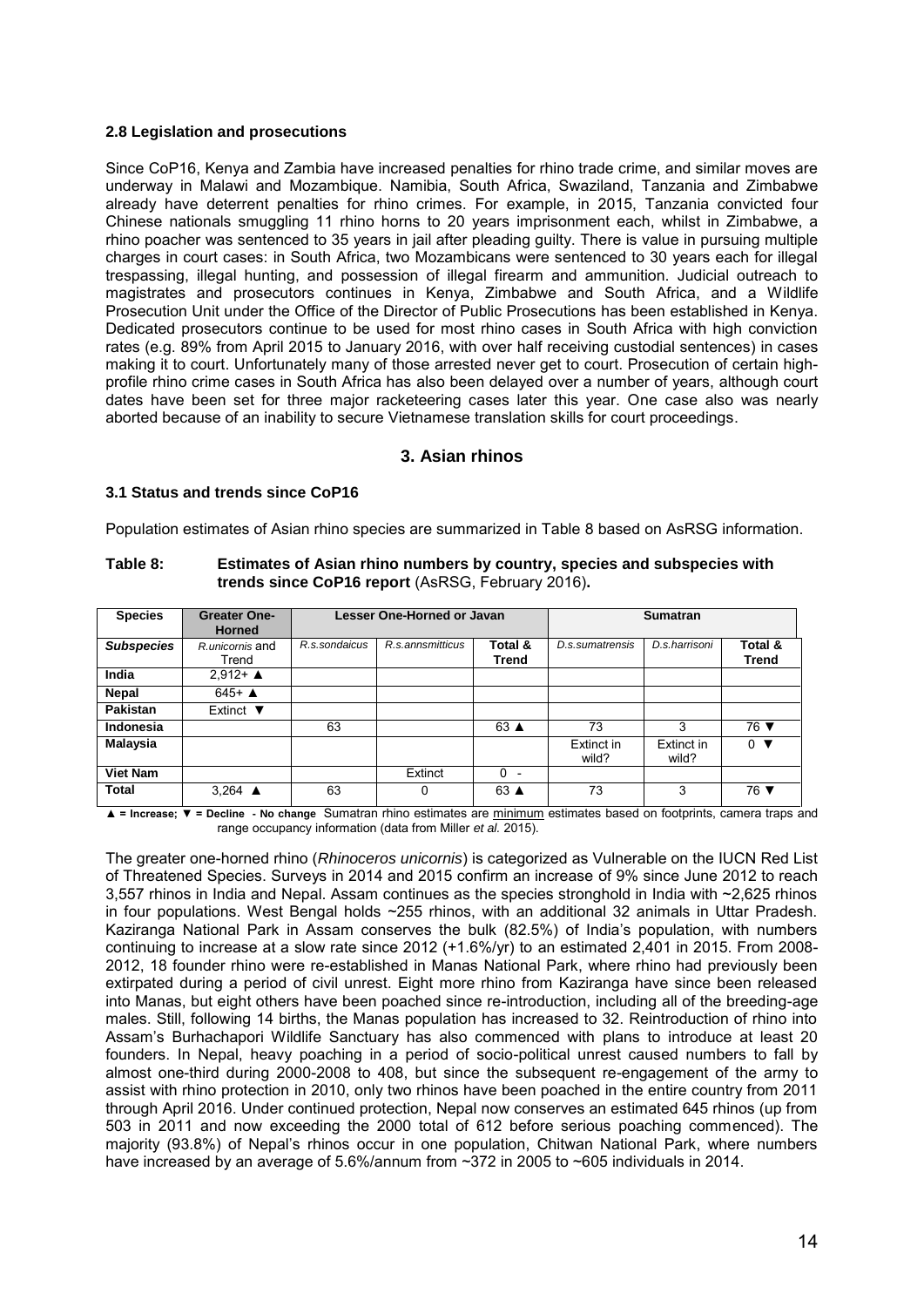The Critically Endangered Javan rhino (*Rhinoceros sondaicus sondaicus*) only exists in a single population in Ujung Kulon National Park in west Java, Indonesia. Since CoP16, monitoring has improved with camera traps now covering the entire park that over 2013-2014 indicated a population of 58-61 rhino, which is significantly higher than the 35-45 reported to COP16. This increase is largely due to improved population estimation. Park authorities report seven calves were born in 2015, bringing the estimated population to about 63 individuals. Having all individuals in a single population is a strategic risk, leaving the species vulnerable to outbreaks of poaching (Haryono et al. 2015), disease carried by domestic cattle and potential natural disaster through volcanic activity ("Anak Krakatau", son of Krakatoa, is active immediately north of the park) or a major tsunami. Plans (over decades) to establish a second population continue to show little progress. Strategically, a second population would not only reduce risk, but should promote breeding in the current population (by freeing up food resources for remaining females) contingent upon a sufficient area of suitable and well-protected habitat.

The Sumatran rhino (*Dicerorhinus sumatrensis*) is believed to be extinct in the wild in Malaysia (Peninsula and Sabah) and is restricted to only four isolated sites in Indonesia, with as many as ten subpopulations, some numbering only between two and five animals. In addition to the three known Parks in Sumatra, since CoP16 at least four rhinos were found surviving in Kalimantan (Borneo), Indonesia; one was captured in March 2016 but subsequently died. No existing subpopulation is thought to be greater than 35 individuals. In 2015, the minimum total number of Sumatran rhino was estimated at 73 individuals (Miller et al. 2015), far fewer than previously thought. While there may be a few more in Bukit Barisan Selatan (BSS) and Way Kambas National Parks, much uncertainty exists around numbers in Gunung Leuser National Park. The degree of uncertainty around estimates reflects extreme difficulty in monitoring a shy species in dense, sometimes mountainous, rain forest, and limited effort and expenditure. In recent years, the use of camera trapping and DNA analyses has started at all four sites and could produce more accurate estimates of numbers and distribution (as has happened for Javan rhino). Such knowledge would assist biological management and help guide security needs and deployment of Rhino Protection Units. Since CoP16, the clearance of an encroachment settlement in Way Kambas was completed, and natural vegetation is being replanted. In BBS National Park, authorities also initiated an ambitious drive to evict illegal settlements, but the national park leadership changed in 2014 and the program has made little progress since then.

In contrast to India, Nepal and some African range States, where staffing densities, expenditure and political will are much higher, there has been limited government support and funding for rhino conservation efforts in Southeast Asia. Vast areas of suitable rhino habitat have been converted to palm oil cultivation and other forms of development, leaving rhinos vulnerable to (undetected) poaching, disturbance and loss of habitat. Further, protected areas have suffered human encroachment and clearing. Sumatran rhino conservation faces a number of challenges from low densities of anti-poaching field rangers and insufficient budgets for infrastructure, equipment and operations for protection and monitoring. There are also problems of isolated outlier animals and small population effects, habitat conversion, invasive species and limited biological management to improve carrying capacity.

# **3.2 Poaching**



# **Figure 6: Poaching of greater one-horned rhino from 2013-15**

UNESCO has applauded the Nepalese authorities for their successful efforts to protect threatened species, particularly the greater one-horned rhino. Since CoP16, poaching has declined, with only one rhino killed in Nepal over the last three years and no reported poaching to date in 2016 (Figure 6).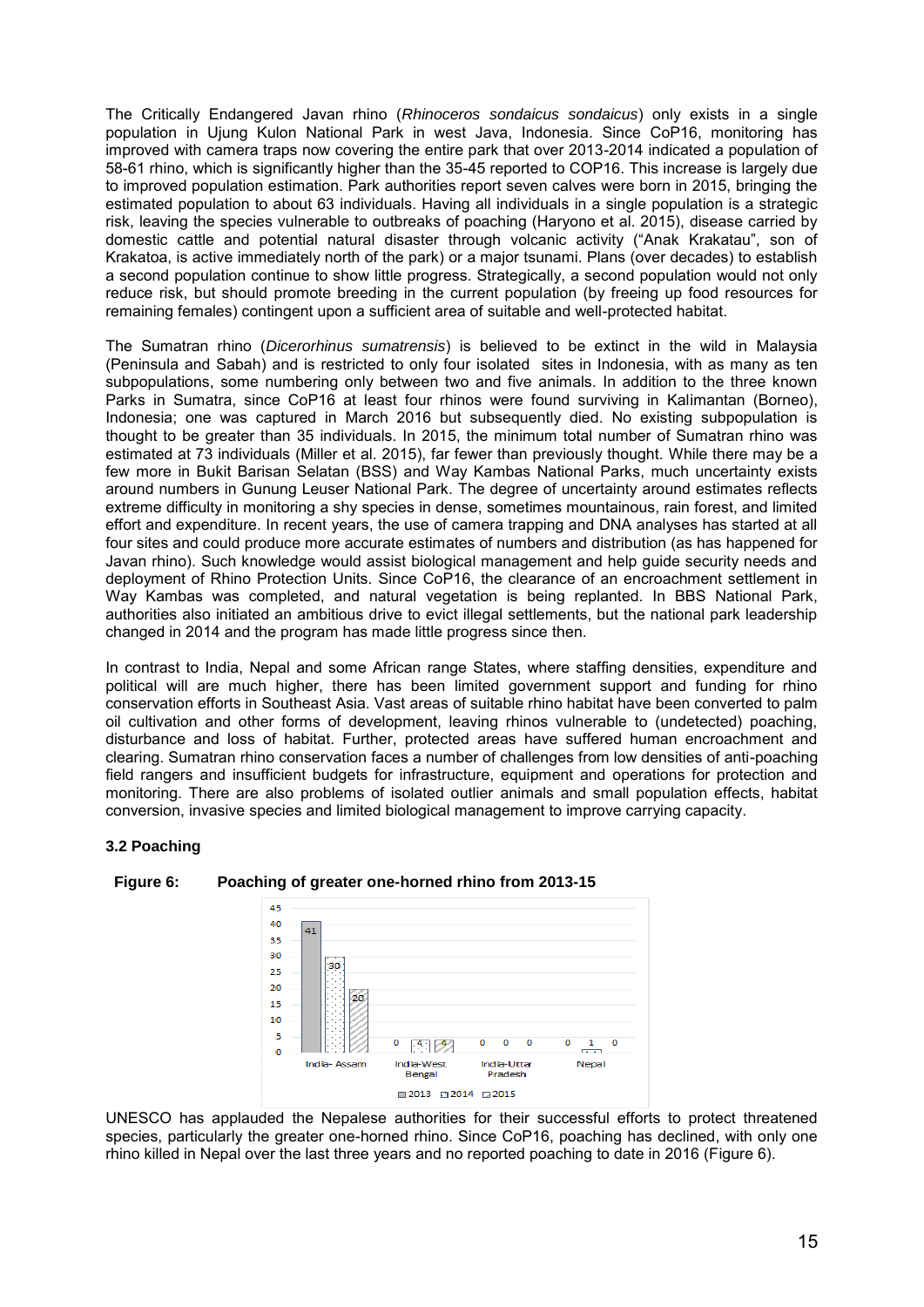From 2010 through June 2012, Assam lost ~40 rhino to poaching, including seven rhino translocated to Manas National Park under the Indian Rhino Vision 2020 programme; an eighth rhino was lost in Manas in 2013. Post-CoP16, poaching in Assam increased to a high of 41 animals in 2013, but then decreased to 30, then 20 animals in 2014 and 2015, respectively (Figure 7). As of April 2016, nine more rhino had been poached in Assam. In West Bengal, where no rhino had been poached since 2001, four rhino each were lost in 2014 and 2015 (Figure 7). No poaching has been reported for Uttar Pradesh. Compared to Africa, reported greater one-horned rhino poaching levels across India and Nepal in 2015 are low (0.7% of the population in 2015 compared to 5.6% for white rhino and 4.0% for black rhino).

Since 2013, Rhino Protection Units patrolling in three Sumatran rhino areas have not detected any carcasses (either poached or from natural mortalities). With low manpower and patrol coverage in dense rain forest habitats, the absence of detected mortalities and declining encounter rates at two sites could mean that undetected poaching is an issue. Numbers appear to be stable and/or increasing in only one Sumatran location where evidence of new calves continues to be found.

The CoP16 report documented the poaching of the last known individual of the Vietnamese subspecies, but there has been no evidence of Javan rhinos being poached in Indonesia over the last 20 years. There were two presumed natural mortalities in 2014, with carcasses found with horn intact.

# **3.3 Trade**

The CoP15 report indicated that most rhino horns from Assam moved first to Nepal then on to China, with only about one-tenth of the traffic crossing the Indo-Myanmar border (Milliken *et al.* 2009). However, trade patterns have since changed. The spike in rhino poaching in Assam from 2013 has resulted in at least 24 rhino horn seizures in India, with only two cases suggesting onward export to Nepal. Previously, in 2010-2011, three rhino horn seizures occurred in Nepal, including a case that involved two Chinese nationals (TRAFFIC RHS database). Since then, Nepalese law enforcement efforts have become more stringent, with a joint operation of Nepalese army and special police in October 2013 dismantling a rhino poaching network and arresting a major Kathmandu-based trader who allegedly ran a cross-border smuggling enterprise from Nepal to Tibet which killed 12 rhinos over six years. In December 2013, Interpol issued a Red Notice at Nepal's request for a rhino poacher wanted for killing 15 rhinos in Chitwan National Park and sentenced in absentia to 15 years in prison.

Cross-border trade into Myanmar has become the primary route for Assamese horns, according to investigations by AsRSG members. TRAFFIC's seizure data supports this view with China making three horn seizures in Yunnan province in 2010-2011 that involved cross-border trade from Myanmar's Kachin State; these seizures are believed to represent greater one-horned rhino. In 2015, four rhino horns were also seized in the Muse Township. Shan State on the Myanmar border with China, the suspected end-use destination, and in Manipur, India, another rhino horn was seized the same year at the Khudenthabi Check Point on the Myanmar border. Rhino horns have also been observed for sale in Mong La, another border enclave in Myanmar's Shan State that functions as a notorious 'backdoor' wildlife trafficking hub to China (Nijman & Shepherd 2014).

# **3.4 Major conservation actions and field activities**

Like Africa, the greatest rhino conservation successes in Asia occur where there has been significant political will and dedicated staff commitment to effective action in the field. India's anti-poaching efforts continue to be critical to success, and the commencement of reintroductions into former range show long-term vision. Since CoP16, a review of protection and management options for rhino in Kaziranga National Park has been undertaken by park authorities (with AsRSG, AfRSG and other expert input). This in-depth review identified human encroachment into migration routes outside the park used by rhino in times of floods, promoting the desirability of adding higher ground areas to the park. In response to increased rhino poaching in 2013, the government of Assam entrusted a Special Task Force of the Assam Police to initiate action in and around Kaziranga. The proactive efforts of this task force have coincided with declining poaching in Assam in 2014 and 2015.

Nepal's second largest rhino population is being monitored using ID-based approaches to assist management. A strategy on anti-poaching and illegal wildlife trade is under preparation and transboundary relations with a tiger reserve in India have been initiated through formal information sharing with officials and local communities. Despite negligible poaching in Nepal in recent years, the regular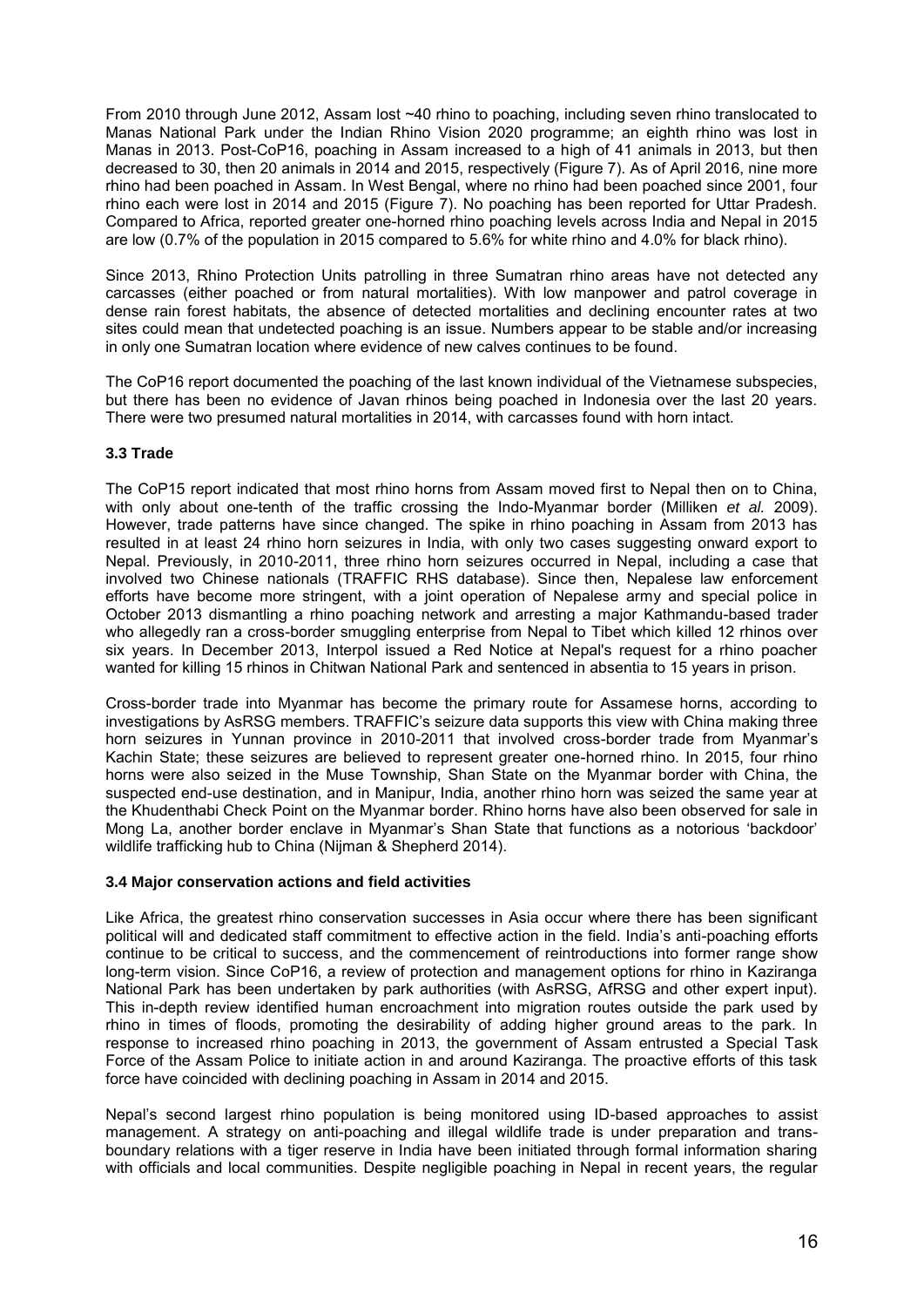arrest of poachers indicates that threats posed by rhino horn trade remain. The heightened antipoaching operations, together with improved management of habitat, should lead to positive impacts.

In 2010, an Indonesian government/NGO partnership (Yayasan Badak Indonesia, International Rhino Foundation) launched a programme in Ujung Kulon National Park for increasing useable space for Javan rhinos through the removal of invasive Arenga palm (*Arenga obtusifolia*), regeneration of rhino food plants, creation of new wallows, increased protection with new patrol paths and guard posts, and construction of a fence to lessen disease risk from domestic cattle. By 2015, 78ha had been cleared with between 4-10 rhino now frequenting targeted areas. Establishing a second captive population of Javan rhino with adequate protection, infrastructure and management remains under consideration.

For Sumatran rhino protection varies between the protected areas in Indonesia, with reasonably good coverage in BBS and Way Kambas National Parks, much more limited coverage in the Gunung Leuser Ecosystem, and virtually no protection in Kalimantan, where the current known population of three animals lives within a mining concession. Three non-reproductive Sumatran rhino now reside in the Borneo Rhino Alliance facility in Sabah with seven others in a managed breeding facility in Indonesia, which had its first birth in 2012 and a second calf in May 2016. In Indonesia, there are no reports of any conviction of rhino poachers or rhino horn smugglers from January 2013 to March 2016.

### **3.5 Management plans and strategies**

Nepal developed an action plan for greater one-horned rhino in 2006, which is now due for revision. India still lacks a national rhino strategy, with conservation currently coordinated at the State level in Assam, West Bengal and Uttar Pradesh; AsRSG is negotiating to prepare a national plan. Indonesia has developed action plans for both Javan and Sumatran rhinos covering the period 2007-2017. A Population Viability Assessment was conducted in 2015 (Miller *et al.* 2015), the first step in developing an updated plan for Sumatran rhinos, with development of a comprehensive recovery strategy the next phase. For Javan rhino, the immediate action plan target is to increase numbers in the wild through improved biological management and the creation of a second population in suitable habitat.

### **3.6 Coordination and implementation mechanisms**

Indonesia convened an Asian rhino range State meeting in 2013 which Indonesia, Malaysia, India, Nepal and Bhutan attended; the Bandar Lampung Declaration set a goal for "the populations of the Greater One‐horned, Javan, and Sumatran Rhinos [to] be managed for an annual growth rate of at least 3%" and laid out conservation needs for all three Asian rhino species. Since CoP16, AsRSG has not held a full meeting, but some members took part in a Sumatran Rhino Crisis Summit meeting in 2013, the Population and Habitat Viability Assessments conducted for both Indonesian rhino species (Haryono *et al*. 2015; Miller *et al*. 2015), and a November 2015 meeting on the conservation of the greater one-horned rhinoceros in West Bengal and neighbouring areas in India and Nepal. The AsRSG is looking at new sites to absorb increasing rhino numbers in India and Nepal and has recommended feasibility studies for identifying potential new habitats. Further, based on genetic analysis of rhino in Jaldapara and Gorumara National Parks, exchange of healthy, breeding adult rhinos between the two parks was recommended to increase genetic diversity in both populations.

#### **3.7 Horn stockpiles**

No rhino horn stock information is officially available for this report. In India, based on the rhino horn stock registries maintained by forest officials in Assam, West Bengal and Uttar Pradesh, more than 1,700 rhino horns have reportedly been deposited in various treasuries, with more than 90% in Assam; most horn stock concerns recoveries from natural mortalities, but about 10% is derived from seizures. Rhino horn stocks in Nepal, Malaysia and Viet Nam are unknown, but in Indonesia, a few horns are reportedly in government custody. Overall, management and reporting of rhino horn stocks in Asia needs to be improved. The extent of rhino horn stocks in some previous horn consuming nations, including Thailand, is also unknown. An official rhino horn stock reporting mechanism for Asian rhino range States and other countries should be included in a future revision of Resolution Conf. 9.14.

# **3.8 Legislation**

Jail terms under national wildlife legislation are generally high, but compared to the value of horns in illegal trade, fines in both India and Nepal remain extremely low. Fortunately, in most cases fines are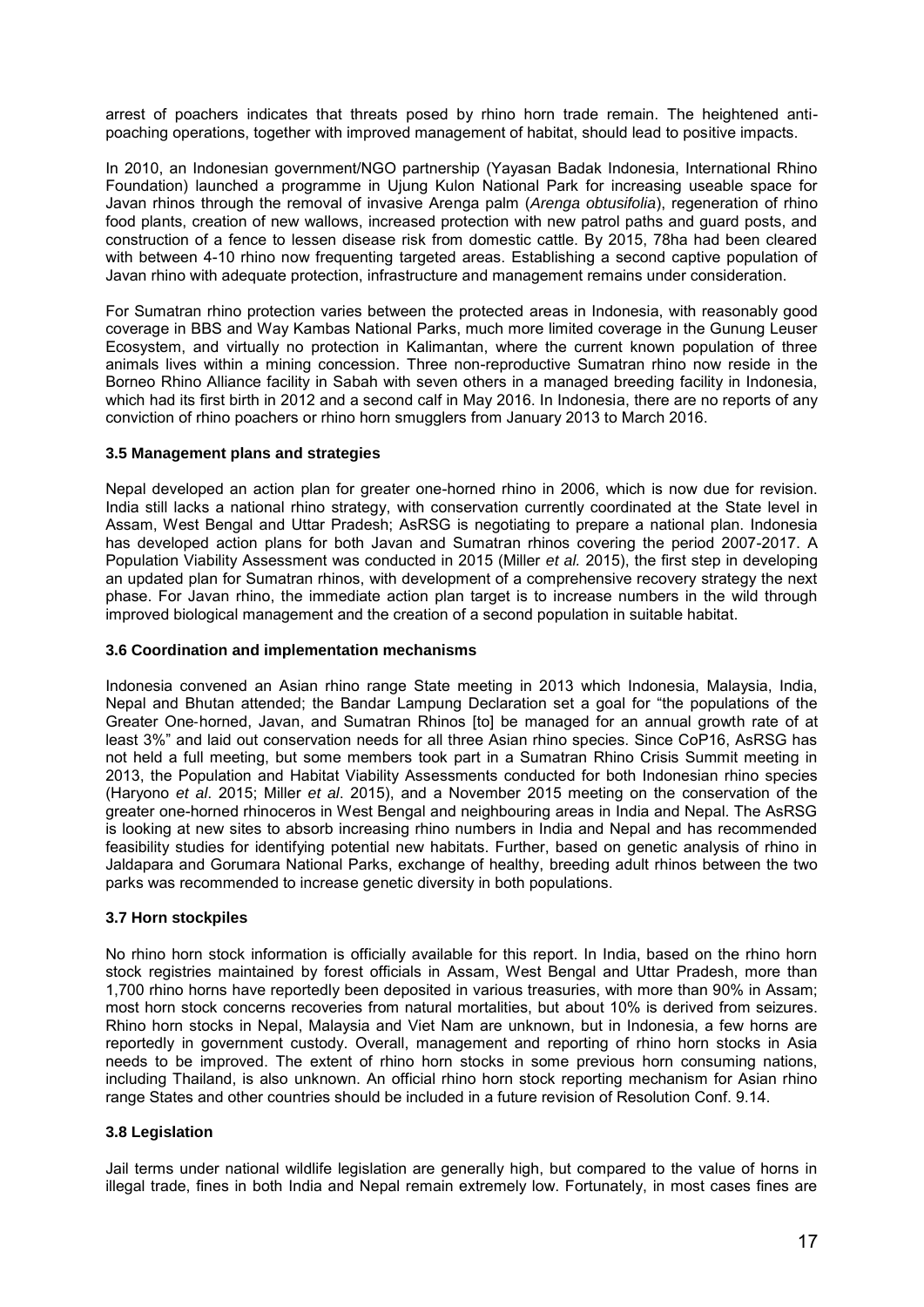only given in addition to a jail term and not as an alternative. Capturing rhino poachers and traders and collecting sufficient evidence for successful convictions has proved to be very challenging. In 2011, two poachers with rifles were photographed by camera traps inside Rajiv Gandhi Orang National Park, India prior to killing a rhino eventually surrendered, along with their weapons, to local police; in July 2015, the suspects were convicted and given two years rigorous imprisonment and fined US\$375 each. In August 2014, a mother and son were convicted of abetting rhino poaching in India's Kaziranga National Park, and sentenced to five years rigorous imprisonment.

# **4. Measures by implicated States to end illegal use and consumption of rhino parts and derivatives**

In addition to measures discussed earlier, demand reduction initiatives for rhino horn in end use markets are called for in Decision 16.85. A number of consumer surveys, research projects and awareness initiatives have taken place. Campaigns tackling consumption have largely focused on Viet Nam and tended towards raising awareness, stressing the ineffectiveness of rhino horn as medicine and the illegality of rhino horn purchase and use. Some initiatives use social marketing and behavioural change approaches, employing selected messaging, messengers and mechanisms to undermine motivations for consumption in line with proven social science principles to achieve measurable reduction amongst target individuals and consumer groups (TRAFFIC 2012; Zain 2012). Intervention design is informed by insight into motivations, values and beliefs and the Decision 16.85 strategy principles. Consumer research evidence indicates that communications should avoid conservation or rhino poaching themes because of their potential to compromise success in changing consumptive choices. Impact assessment in terms of measuring changes in knowledge, awareness, attitudes and, ultimately, behaviour are being made, but sampling methodologies, survey sizes and statistical robustness needs to be improved (TRAFFIC 2016; Olmedo 2015). A 2016 workshop on "Changing Behaviour to Reduce Demand for Illegal Wildlife Products" which included some 100 people from 60 organisations, identified priorities for collective action. A 'community of practice' approach will be adopted and a 'Wildlife Consumer Behaviour Change Toolkit' created to improve uptake of behavioural change and social science principles in demand reduction approaches.

# **5. Conclusions and Recommendations**

Rhinos remain in serious crisis. Since CoP14, there has been an uninterrupted increase in rhino poaching in Africa and the number of horns leaving Africa for illicit trade has reached the highest levels in over 20 years (Milledge 2007; Milliken *et al*. 2009; Emslie *et al.* 2012). Implementation of the nine rhino decisions adopted at CoP16 (Decisions 16.84-16.92) has had little impact (apart from a recent slowing in *rate of increase* in poaching and reduced levels of pseudo-hunting) in terms of curbing further expansion of the trade, which has effectively doubled since 2013.

In Africa, South Africa remains the main source of rhino horns for illegal trade, with most derived from poaching but natural mortality losses, pseudo-hunting, thefts from government and private stockpiles, and illegal internal sales also continue to contribute to illicit supply. Recent escalation of poaching in Namibia and Zimbabwe makes these two important range States a focus of concern as well. Turning to trafficking, analysis of seizure data to understand rhino horn trade flows, South Africa (as a source) and Mozambique (as an entrepôt and exporter) emerge as the priorities of greatest concern. The entrenched presence of Asian-run transnational criminal syndicates in Africa, ongoing government and private sector corruption, and ineffective law enforcement strategies and practices remain challenges that clearly frustrate progress.

In Asia, Viet Nam remains the primary end-use destination for rhino horn, but there is little evidence of concerted law enforcement action: since CoP16, flourishing cross-border markets have been documented, involvement of Vietnamese nationals in pseudo-hunting and trafficking continues, and implementation of a revised penal code has been postponed. China (including Hong Kong SAR) also emerges as the second most prominent destination, although Chinese authorities demonstrate a far more active commitment to prosecution of rhino crimes. However, seizure and sport hunting data, evidence from court cases, market surveys and attitudinal research all attest to the continuing, and perhaps growing, involvement of Chinese nationals around the world in rhino horn acquisition, trafficking, processing and consumption. Increased linkages between the Vietnamese and Chinese rhino horn trades have been documented. Demand reduction efforts continue in both countries but so far there has been limited assessment of its impact on rhino horn consumption.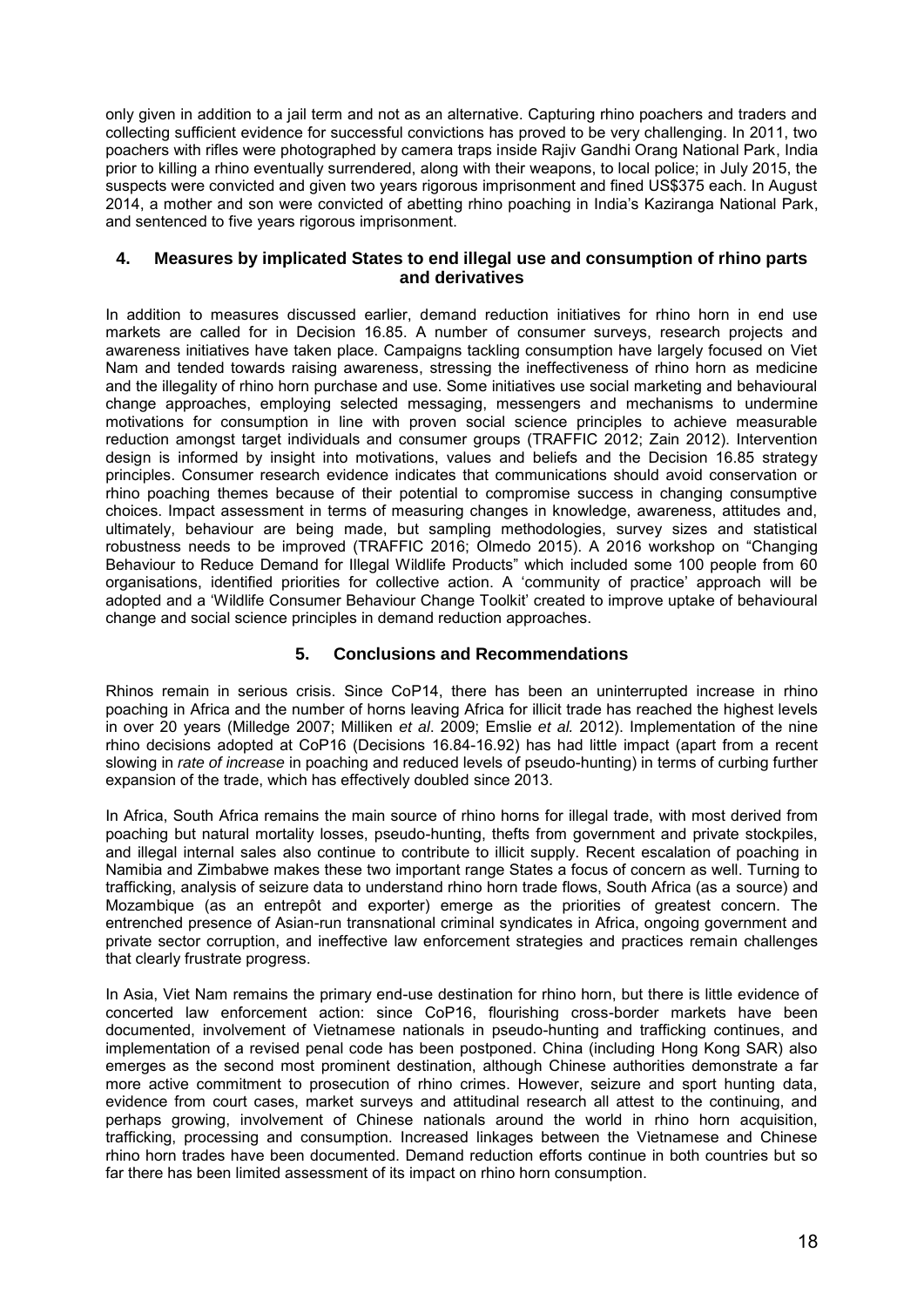### **Addressing rhino horn trade - Recommendations and Final Comments Priority Countries for Attention**

Despite some progress, it is appropriate that **South Africa**, **Mozambique**, **Viet Nam** and **Zimbabwe** remain countries for priority attention by the CITES Rhino Working Group (RWG). Parties should consider adding **Namibia** to this list because of the recent escalation of rhino poaching. Parties should also consider adding **China** to the list of CITES RWG countries of priority concern, because evidence has now established a significant market for rhino horn.

#### **Investigations**

Countries, especially those with end-use markets, are encouraged to undertake long-term, intelligence-led investigations (like those that have transpired in Europe and the U.S.) as part of their strategies to combat illegal rhino horn trade. Besides port-of entry seizures, more focus on controlled deliveries, follow-the-money initiatives and, where legally possible, sting-type operations to penetrate and disrupt transnational crime syndicates needs to occur. With so many Asian nationals arrested in conjunction with rhino crime all along the trade chain, it is of concern that mechanisms and procedures for ensuing information sharing and language-appropriate interrogations and evaluation of evidence (e.g. documents, computers, cell phones, etc.) remain underdeveloped, especially in Africa.

#### **Legislation**

Legislation in key countries, including transit countries, needs to be evaluated and revised where necessary to ensure that it serves to deter rhino trade crime adequately. Penal codes for rhino crimes in Mozambique and Viet Nam remain inadequate and need to be upgraded and effectively implemented as a matter of urgency.

# **Prosecutions**

Rhino crime prosecutions should ideally employ a combination of laws which carry the highest penalties, with custodial sentences (possibly with additional fines and asset forfeitures) preferred, rather than just fines.

#### **Anti-corruption**

As corruption remains a major factor behind rhino crime, Parties are encouraged to support actions that serve to mitigate and prevent systemic corruption within government regulatory and law enforcement institutions, and that foster compliance and accountability of private sector players.

#### **DNA Forensics**

The proposed development of methods and standardized protocols to facilitate validated and compatible DNA forensic analysis at multiple laboratories across the world linking to a global rhino DNA profile database is supported.

### **Regulation of Trophy Hunting**

The development of a national rhino hunting database by South Africa is welcomed, but consideration should be given to enhancing its links to the CITES permitting and endorsement processes to track the export of trophies. South Africa should also consider the imposition of stricter domestic measures requiring the prior issuance of import permits for rhino trophies from countries of import to enhance control and reporting of legal rhino trophies. Investigation of discrepancies with respect to the CITES Trade Data should be pursued.

# **Rhino Horn Stock Management**

A provision for annual reporting of rhino horn stocks by the Parties should be mandated as a revision to Resolution Conf. 9.14 (Rev. CoP15), as is the case for ivory in Resolution Conf. 10.10 (Rev. CoP16).

### **Rhino Horn Destructions**

When rhino horn destructions occur, their impact, including on horn prices, needs to be evaluated to ensure that they do not result in unintended negative consequences. Where destructions are to be carried out, they should also be subject to independent auditing, DNA sampling and certification that no stocks are part of ongoing investigations or pending court cases.

#### **Asian Rhino**

India and Indonesia are encouraged to remain vigilant in their efforts to combat rhino poaching and curtail illegal horn trade, particularly in Kaziranga and Manas National Parks in Assam, and Bukit Barisan Selatan, Way Kambas and Gunung Leuser National Parks in Sumatra. Information on trade routes and other dynamics should be communicated to the CITES Rhino Working Group.

# **Acknowledgements and main sources of information**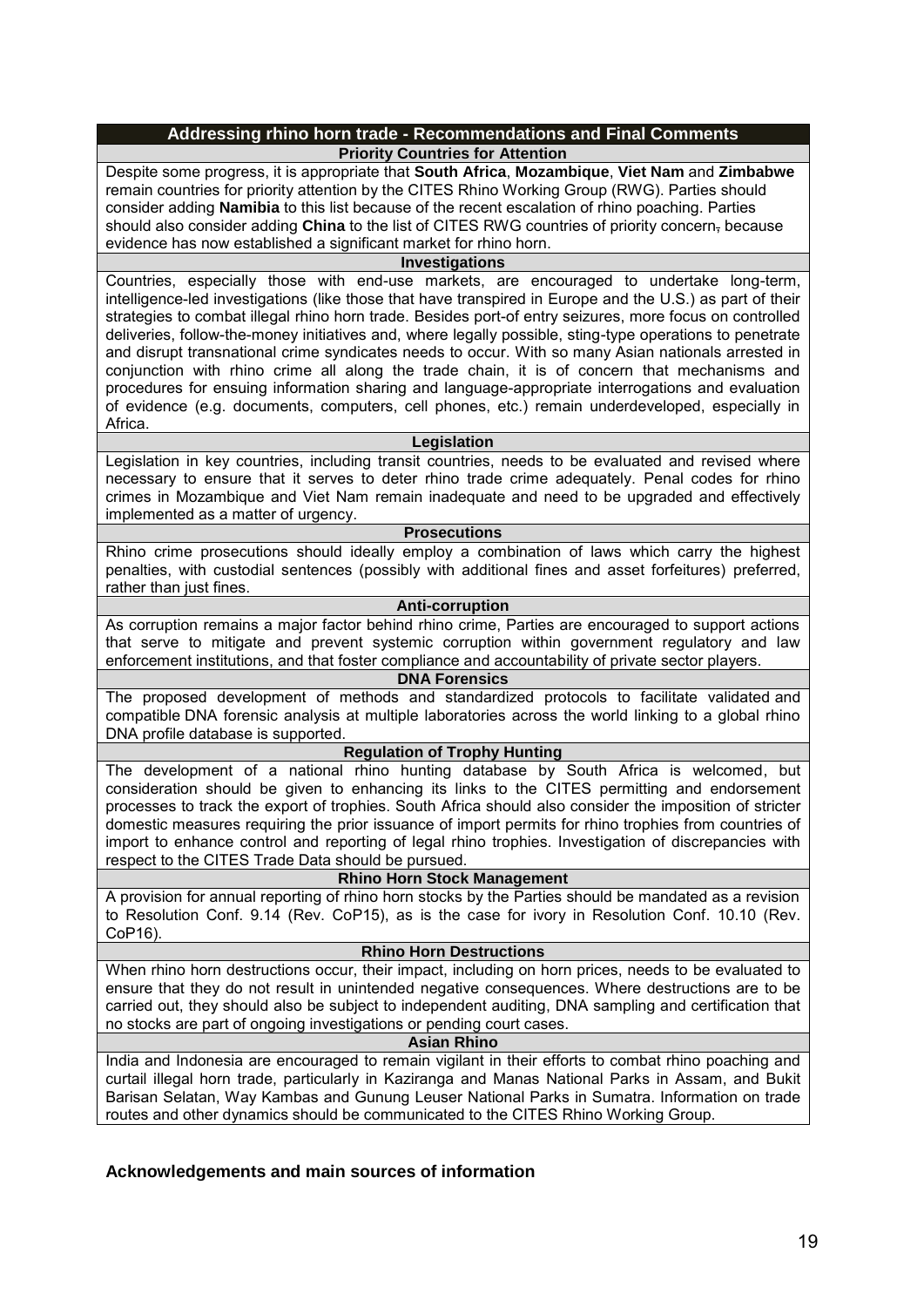Rhino range States in Africa and Asia are especially thanked for the contribution of information. The U.S. Fish & Wildlife Service's Rhino and Tiger Conservation Fund, WWF's African Rhino Programme, Save the Rhino International, International Rhino Foundation, Peace Parks Foundation, African Wildlife Foundation, SANParks, Aaranyak, and UK's Department for Environment, Food, and Rural Affairs are all acknowledged for their support of the IUCN SSC African and Asian Rhino Specialist Groups and TRAFFIC. In addition, Richard Jenkins, Dena Cator, Dan Challender, Simon Stuart, Steven Broad, Gayle Burgess Richard Thomas and Ben Okita are thanked for commenting on drafts of this document.

# **References**

Ammann, K. (2012). The Rhino and the Bling[. http://karlammann.com/pdf/rhino-bling.pdf](http://karlammann.com/pdf/rhino-bling.pdf)

Amman, K. (2016). China, Ivory and Wishful Thinking.<http://karlammann.com/pdf/china-ivory-2016.pdf>

Anon. (2014). *Testimonial of a rhino horn smuggler.* Education for Nature, Hanoi, Vietnam.

Anon. (2015). United States v. Dawie Groenewald, et al. (M.D. Ala.) [http://www.justice.gov/opa/pr/owners-safari](https://www.justice.gov/opa/pr/owners-safari-company-indicted-illegal-rhino-hunts)[company-indicted-illegal-rhino-hunts](https://www.justice.gov/opa/pr/owners-safari-company-indicted-illegal-rhino-hunts)

Balfour, D.A., Knight, M. and Jones, P. (2016). *Status of White Rhino on Private and Communal Land in South Africa: 2012 – 2014*. Department of Environmental Affairs. Pretoria.

Bandar Lampung Declaration (2013) [https://cmsdata.iucn.org/downloads/arrsm\\_bandar\\_lampung\\_declaration\\_final.pdf](https://cmsdata.iucn.org/downloads/arrsm_bandar_lampung_declaration_final.pdf)

CITES. (2015). Workshop on Demand-side Strategies for Curbing Illegal Ivory Trade, Hangzhou, China, 28-29 January 2015. A joint collaboration between the CITES Secretariat and the Chinese CITES Management Authority. http://www.changewildlifeconsumers.org/wp-content/uploads/2016/03/ Hangzhou-Workshop-Record.pdf

Czech Republic CITES Management Authority. (2015). *Report on the implementation of measures taken to combat illegal trade in rhinoceros horn.* Report to the Rhino Working Group of the 66<sup>th</sup> meeting of the CITES Standing Committee. CITES Secretariat, Geneva, Switzerland.

Dzirutwe, M. (2016). *Zimbabwe's wildlife agency suspends boss over missing rhino horns*. <http://www.reuters.com/article/us-zimbabwe-rhinohorn-idUSKCN0ZE0YF>

Emslie, R.H., Milliken, T., and Talukdar, B. (2012). *African and Asian Rhinoceroses – Status, Conservation and Trade*. CoP16, Doc. 54-2-Annexe 2. CITES Secretariat, Geneva, Switzerland.

Emslie, R.H. and Knight, M.H. (2014). Update on African Rhino Status and Poaching Trends from IUCN SSC African Rhino Specialist Group  $(AfRSG) - IUCN$  briefing document for delegates attending 55<sup>th</sup> CITES Standing Committee Meeting.

Ferreira S.M, Greaver, C., Knight, G.A., Knight, M.H., Smit,I.P.J., and Izak P. J. Danie Pienaar. (2015). Disruption of Rhino Demography by Poachers May Lead to Population Declines in Kruger National Park, South Africa. PLOS ONE.<http://dx.doi.org/10.1371/journal.pone.0127783>

Gao, Y. and Clark, S. (2014). Elephant Ivory Trade in China: trends and drivers. *Biological Conservation* 180: 23- 30.

Haryono, Muh., Miller, P.S., Lees, C., Ramono, W., Purnomo, A., Long, B., Sectionov, Isnan, M.H., Aji, B.D., Talukdar, B., and Ellis, S. (Eds.) 2016. *Population and Habitat Viability Assessment for the Javan Rhino.* Apple Valley, MN: IUCN SSC Conservation Breeding Specialist Group.

Hall-Martin, A.H., du Toit, J.G., Hitchins, P.M. an[d Knight, M.H.](http://www.rhinoresourcecenter.com/index.php?s=1&act=refs&CODE=s_refs&boolean=or&author=Knight%2C+M.H.) (2009) *The 2008 Survey of White Rhinoceros, Ceratotherium simum simum on Private Land in South Africa*. Report to WWF.

Huebschle, A.R. (2016). Game of horns: transnational flows of rhino horn. Dissertation published in Cologne, IMPRS-SPCE (Studies on the Social and Political Constitution of the Economy), pp. 1-424.

Higginbotham, A. (2014). *The Irish Clan Behind Europe's Rhino-Horn Theft Epidemic: Who is stealing all of Europe's horns?* Bloomberg, 03 January 2014. http://www.bloomberg.com/news/articles/2014-01-02/the-irish-clanbehind-europes-rhino-horn-theft-epidemic.

IUCN (2012) IUCN World Conservation Congress Recommendation 138 <https://portals.iucn.org/library/node/44105>